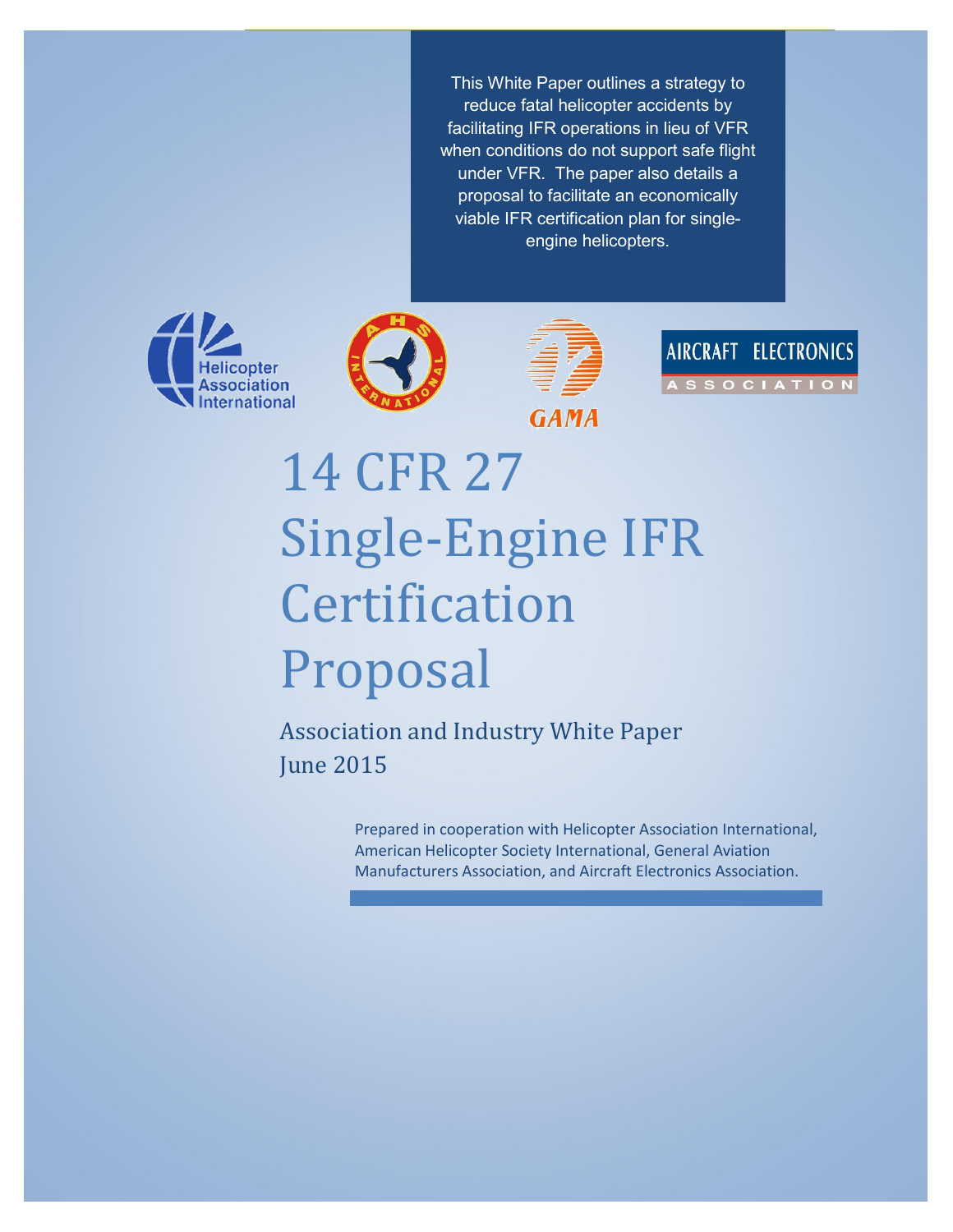# **1.0 INTRODUCTION**

It is generally accepted that an increase in rotorcraft Instrument Flight Rule (IFR) operations would provide a significant safety improvement. Currently, Inadvertent flight into Instrument Meteorological Conditions (IIMC) or Controlled Flight into Terrain (CFIT) while attempting to fly under weather conditions continues to be a major contributor to the accident statistics for rotorcraft – especially single-engine rotorcraft.

Over the period of 2001 to  $2013<sup>1</sup>$  for Part 27 single-engine helicopters world-wide there were:

- 194 accidents related to IIMC or CFIT due to low-level flight to avoid weather.
- 133 of these accidents involved fatalities.
- 326 people lost their lives in these accidents.
- 57 of these accidents occurred in the United States.

None of these rotorcraft were IFR equipped. In fact, IFR-certified single-engine rotorcraft are virtually nonexistent in the current fielded fleet. Of the few that do exist, none are recent certifications employing the current state-of-the-art technology that is now commonly used for IFR systems in other aircraft.

For multi-engine, Part 27 or Part 29 rotorcraft world-wide there were:

- 54 accidents related to IFR, IIMC, or CFIT due to low-level flight in bad weather.
- 46 of these accidents involved fatalities.
- 40 involved rotorcraft attempting to fly by Visual Flight Rules (VFR), only 7 were conducted under IFR.
- 12 of these accidents occurred in the United States.

In most cases the multi-engine rotorcraft were IFR equipped, but often either the pilot had no instrument rating, was not current, or had minimal instrument experience and was not confident in IFR procedures. In addition, most of the rotorcraft involved were models with older "steam gauge" style IFR instrumentation. These require a much greater degree of skill to interpret than modern displays, and therefore require a greater degree of practice in order to remain proficient.

The Associations believe the above accident data only shows a portion of the problem. Figure 1 below shows the year-to-year distribution of these accidents. What is not captured in the accident data are the near misses of obstacles and terrain that occurred trying to avoid weather, or the near losses of control that occurred attempting to exit IIMC. The erratic year-to-year data is indicative of a broader issue where a high risk practice of "scud running" is prevalent and what is captured in the data are the aircraft that failed in the gamble.

 <sup>1</sup> Based on major OEM safety department accident data base covering all accidents /incidents for all rotorcraft manufactures and types. Data excludes military operations.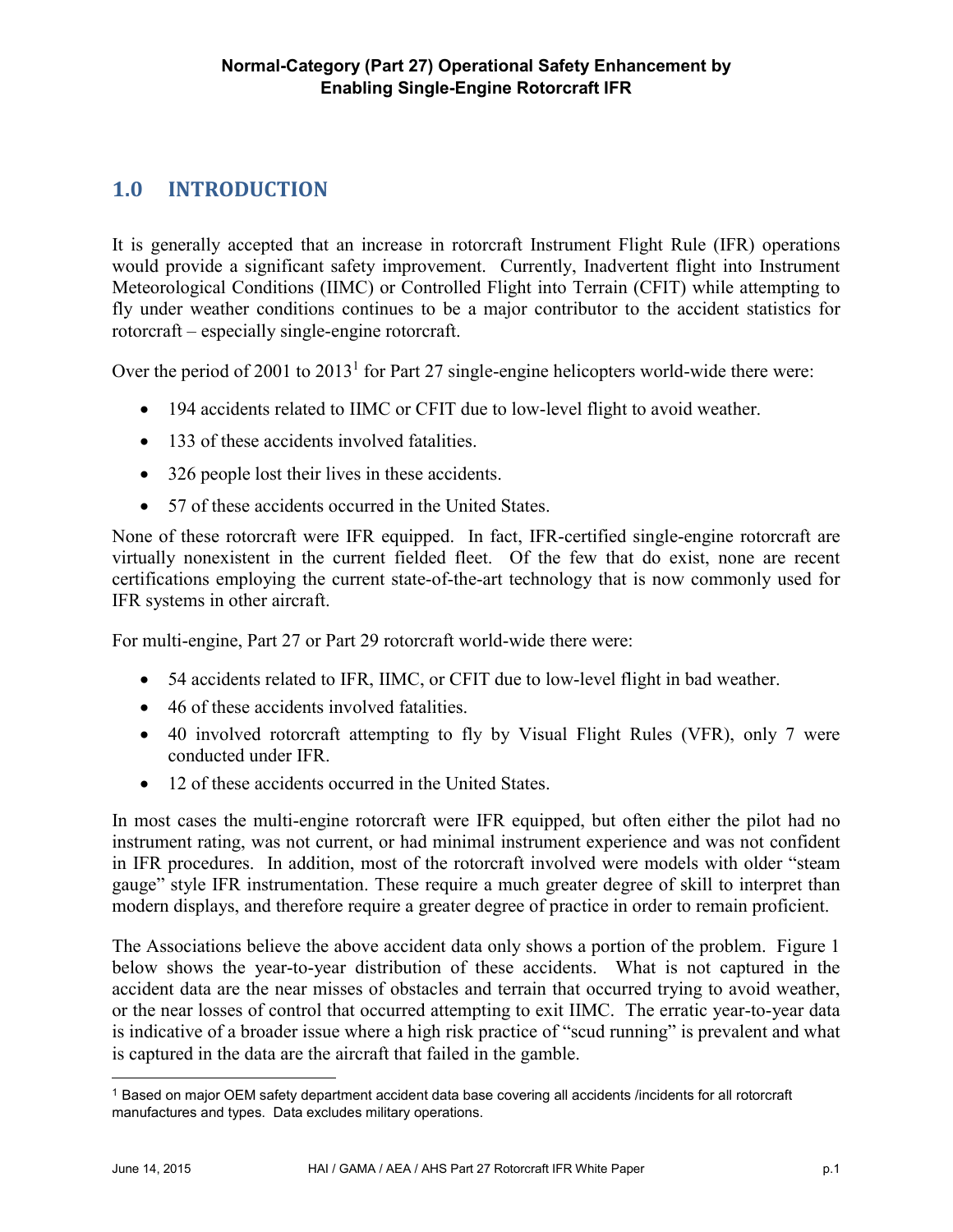

# **Figure 1. Yearly IIMC/IFR Accidents**

This issue has been recognized by both the National Transportation Safety Board (NTSB) and the Legislature. Helicopter Operations were included in the NTSB's "10 Most Wanted" list of 2014. Many of the recommendations were focused on measures to reduce IIMC and CFIT accidents especially for Helicopter Air Ambulance (HAA) operations, which in the United States are predominantly conducted using single-engine rotorcraft.

Because of the accident rate, the Legislature recently took action to impose the HAA rules which took effect starting April 2015. VFR minimums for all helicopters were raised, and instrument ratings are required for pilots involved in HAA operations. In addition, yearly IIMC recovery training is required for pilots operating under Part 135 certificates.

In 2015, public-use rotorcraft operations remain on the NTSB's "10 Most Wanted List", largely due to the same pressures that exist in the HAA community, where the decision to continue operation into marginal or deteriorating weather conditions is affected by the knowledge that lives hang in the balance. Enabling these operations through the safety of practical IFR rotorcraft is far preferable than simply encouraging the decision not to fly.

A culture of IFR operation cannot be cultivated where the largest population of rotorcraft, and almost all training rotorcraft, are not IFR certificated. In comparison, most single-engine airplanes used in initial flight training are IFR equipped and certified. IFR training and opportunities to remain proficient through normal use are prevalent for the airplane pilot. In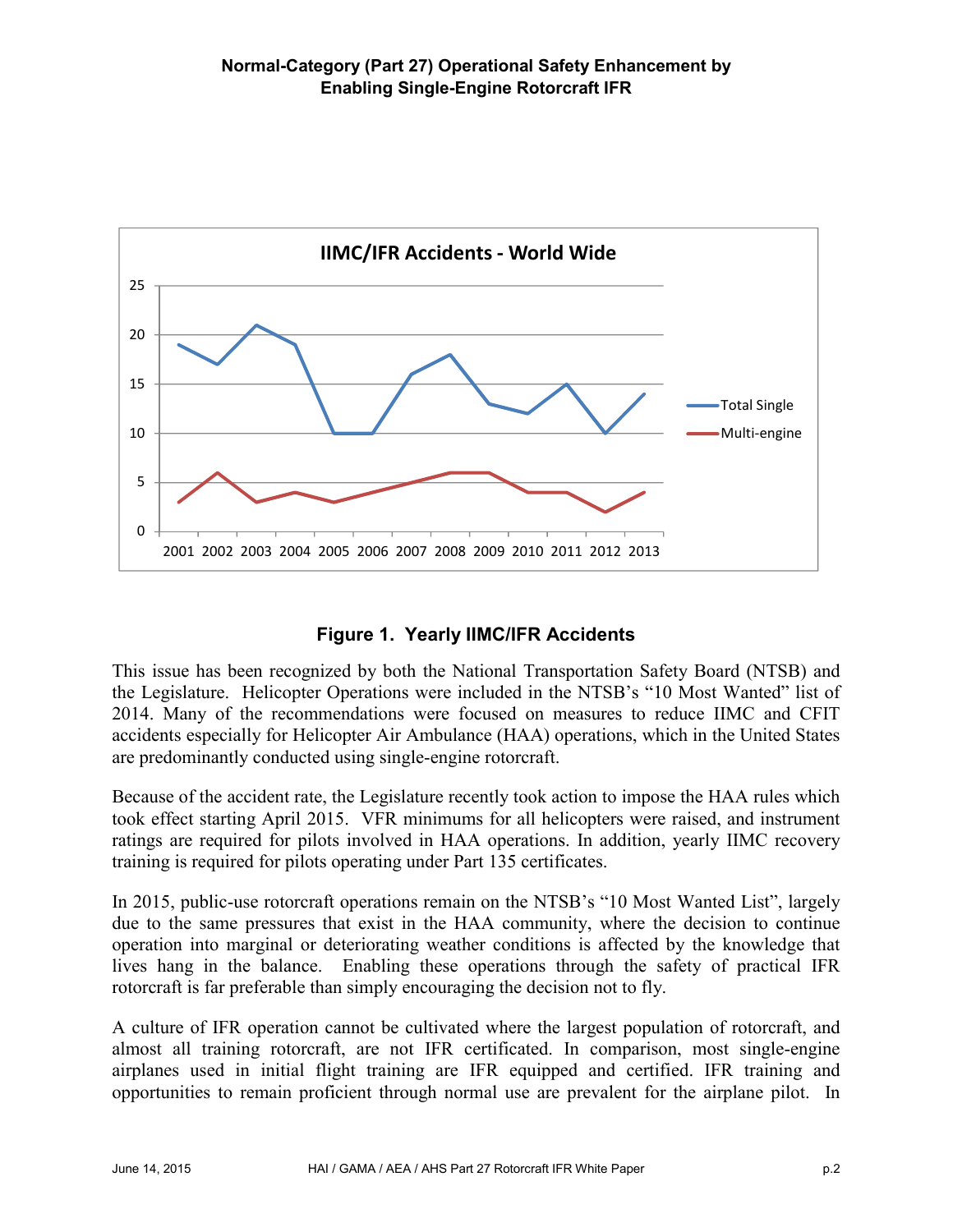contrast, the number of single-engine rotorcraft IFR certifications has dropped from several in the 1980s and 90s to virtually none since 1999. This is in spite of technology such as Global Positioning System (GPS) area navigation and Wide Area Augmentation System (WAAS) GPS approach procedures which make IFR flight more relevant to helicopter operations than they were in the 1980s and 90s.

Figure 2 shows the interrelationship of issues which must be addressed to produce a shift of rotorcraft operational culture to a more "IFR as normal operation" mind set. The lack of affordable and practical single-engine IFR rotorcraft will continue to inhibit the desired safety improvements if not addressed.



**Figure 2. Changing the Rotorcraft Operational Culture**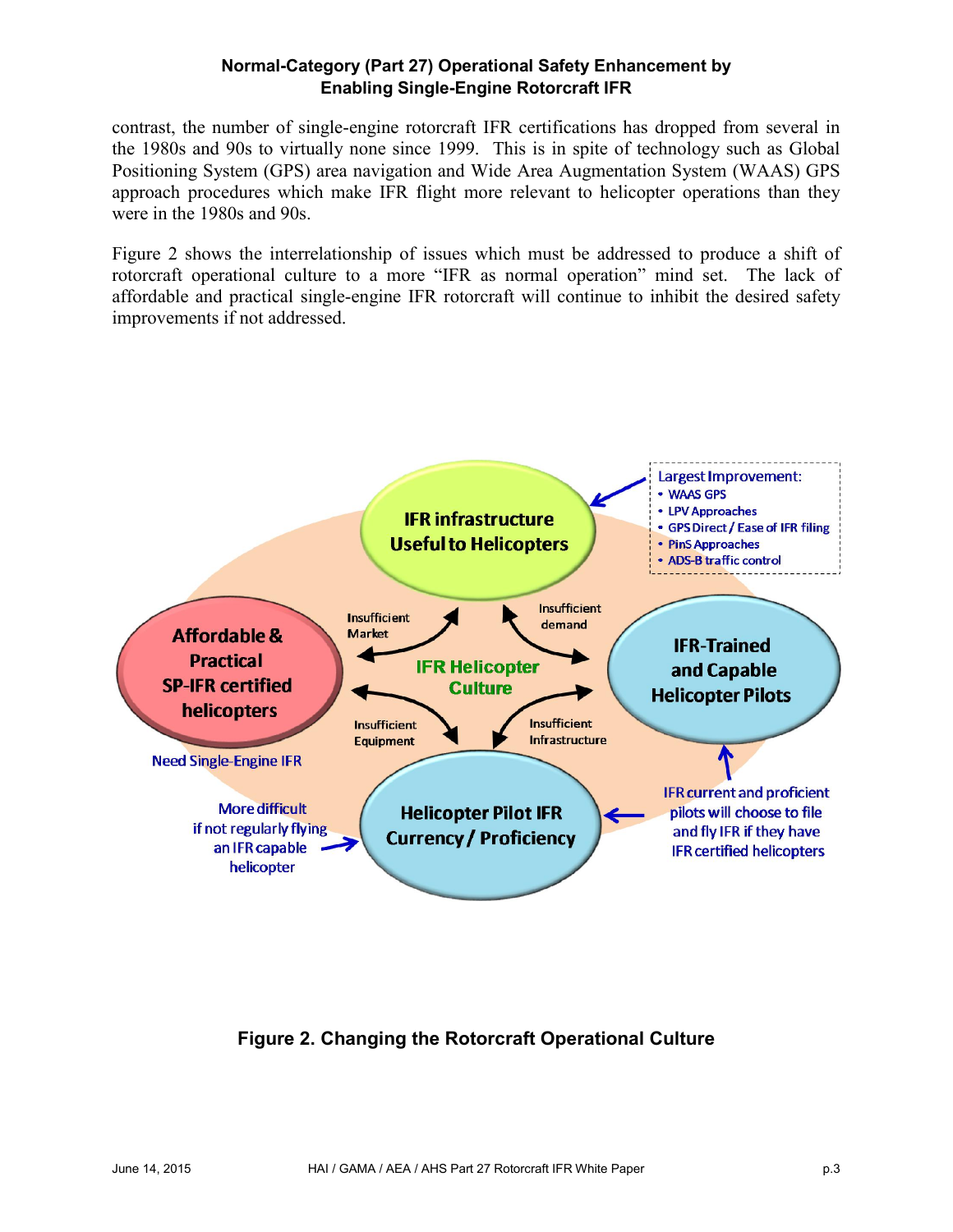Enabling IFR certification alone is not sufficient, as the data indicates. Even IFR equipped aircraft have difficulty when older systems requiring greater skill and interpretation are used. The FAA Capstone program, which operated from 1999 to 2006, demonstrated a 38% fatal accident rate reduction from the benefits of modern technology. This was in a fleet of aircraft which, prior to the program, was mostly IFR equipped with conventional "steam gauge" indication systems. Therefore the expected safety benefits for this action with rotorcraft would be the compounded benefits of both providing the ability to fly IFR and general lowering of certification barriers for modern technology that then reduces the workload and interpretive skill level required to fly IFR.

In summary, certifying single-engine helicopters for IFR with systems that are ergonomic and confidence inspiring will lead to increased use of the IFR system and improved situational awareness during VFR operations. It is a reasonable to speculate that as pilots choose to conduct operations IFR instead VFR, fatal IIMC, CFIT and certain accidents attributable to loss of control will be eliminated. Successful and safe completion of missions under IFR will have a snowball effect throughout the industry. It is likely that single engine operators will begin to mandate operations under IFR when conditions do not support safe VFR operations once a practical means-of-compliance for IFR certification is established.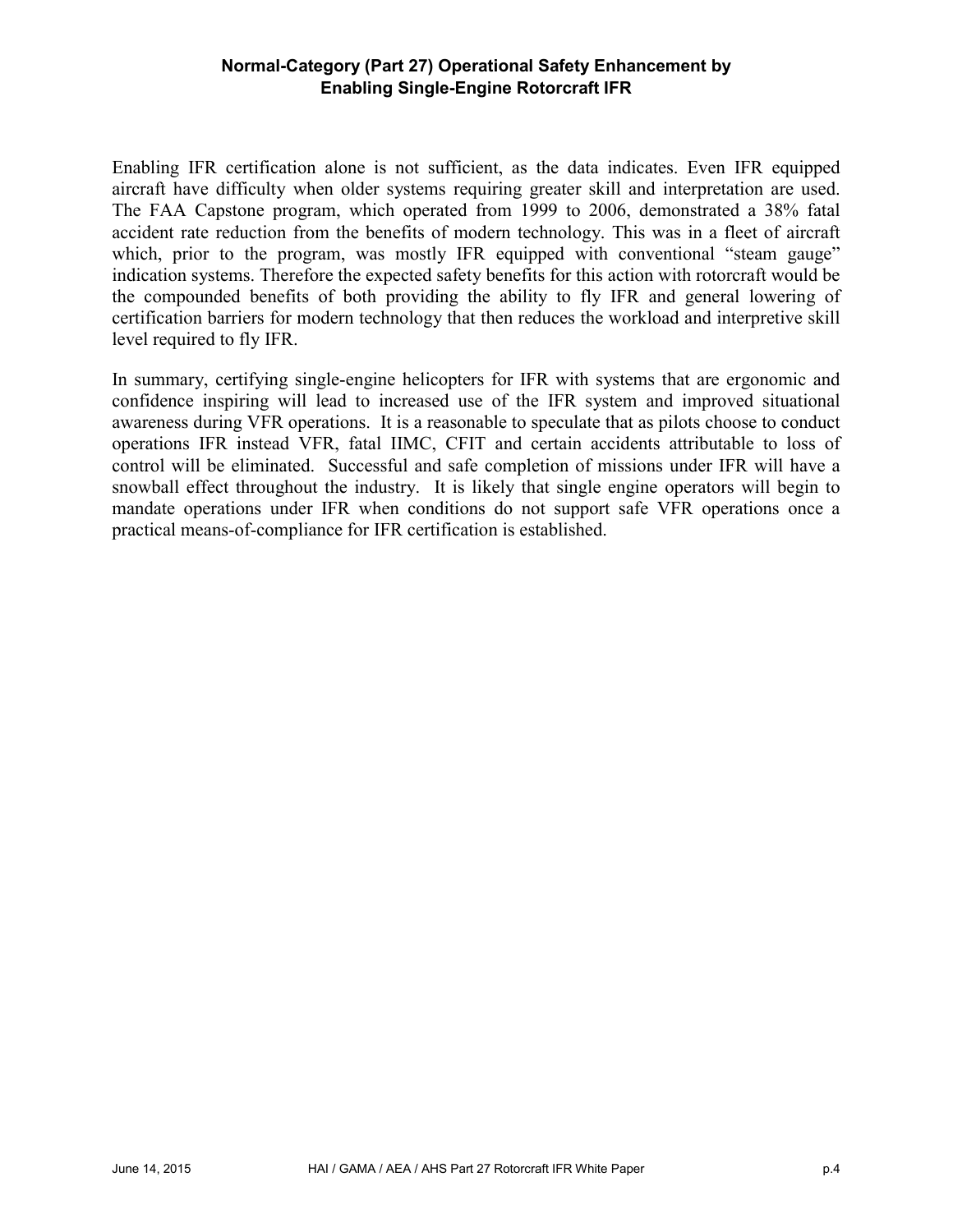# **2.0 Impediments to Part 27 Rotorcraft IFR Certification**

The IFR certification rules contained in Appendix B of 14CFR Part 27 and general systems and equipment requirements contained in 14CFR 27.1309 have not significantly changed since 1983. However in 1999, numerical safety analysis methods for means-of-compliance were incorporated into AC 27-1. These defined the term "extremely improbable" as less than 1 event in a thousand million hours  $(1/1,000,000,000$  hours or  $1E^{-9}$ ) of flight operation. The analysis also requires that subordinate hazard conditions are identified and these are also given numerical probability requirements.

The methodology and numeric values chosen made the standards for certification of normal category helicopter systems equivalent to those of Part 25 and 29 transport category airplanes and rotorcraft. In 2001, AC 27-1 was again revised to specifically state that loss-of-function or hazardously misleading indication of attitude, airspeed, and barometric altitude in IFR were individually "catastrophic", and that these events must be substantiated to be "extremely improbable" when seeking IFR certification. In general, substantiations of such low probability require the installation of triplex systems.

At the same time, certification requirements for Part 23 airplanes were changed in order to *reduce* the barriers and redundancy requirements for new technology certification. The sound reasoning contained in the introduction to AC 23.1309-1C explains the justification for this advisory circular. These words apply precisely to the current situation in the Part 27 rotorcraft community (**emphasis** added):

*The certification standards being changed were incorporated by using the standards developed for transport airplanes. Incorporation of these standards into Part 23 resulted in a significant increase in equipment reliability standards. That is, they required much lower probability values for failure conditions than the existing operational safety history of different airplane classes. Current data indicates that these probability values were not realistic. Since most aircraft accidents are caused by something other than equipment failures, increasing the reliability of the installed systems to try to improve safety will have little positive effect on reducing aircraft accidents when compared with reducing accidents due to pilot error. If systems are required to meet safety and reliability parameters much greater than the operational environment, the cost of the improved systems are driven to a level that makes them impractical.*

Table 1 below provides a summary comparison of the *existing* Part 23, Part 25, Part 27 and Part 29 hazard classifications and system requirements.

Since the issuance of these divergent advisory circulars, the number of type certifications issued (including supplemental certifications) for single engine IFR rotorcraft has fallen to a level of insignificance. However, systems and safety equipment unavailable in 1999 are now readily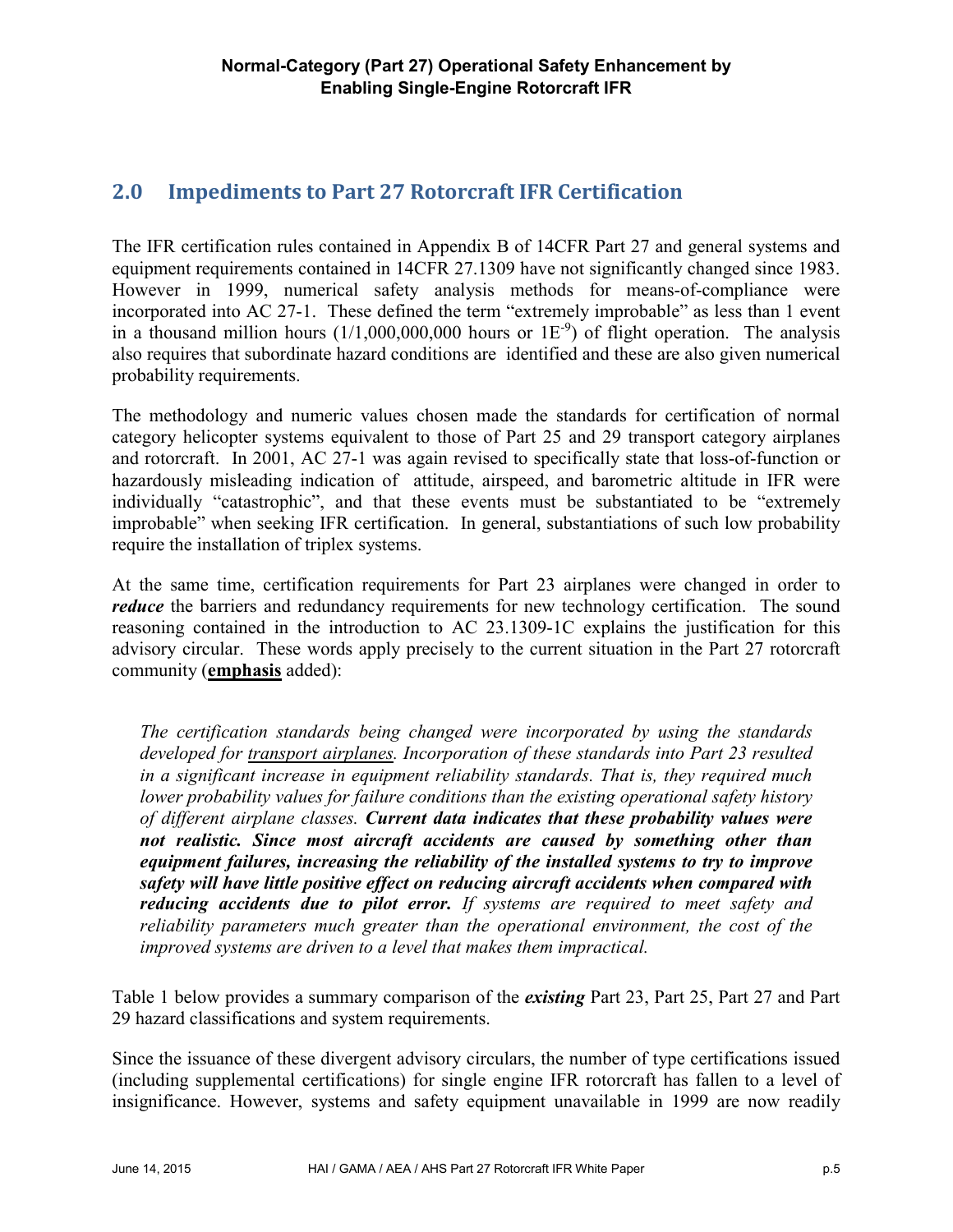available at reasonable cost, thanks largely to the strength of the small airplane market. These systems are mature, highly reliable and dramatically reduce pilot workload while markedly increasing a pilot's situational awareness. The rotorcraft community remains unable to make practical use of these systems to enable IFR.

| <b>Aircraft Type</b>                                                                                                                                                                                                                                                                                                                                                                                                                                                                                                                                                                                                                                                               |                                                                             | <b>Failure Hazard Classification (Note 2)</b>                       |                             |                                          |                                              |                                                       |  |
|------------------------------------------------------------------------------------------------------------------------------------------------------------------------------------------------------------------------------------------------------------------------------------------------------------------------------------------------------------------------------------------------------------------------------------------------------------------------------------------------------------------------------------------------------------------------------------------------------------------------------------------------------------------------------------|-----------------------------------------------------------------------------|---------------------------------------------------------------------|-----------------------------|------------------------------------------|----------------------------------------------|-------------------------------------------------------|--|
|                                                                                                                                                                                                                                                                                                                                                                                                                                                                                                                                                                                                                                                                                    |                                                                             | No Safety Effect                                                    | Minor<br>(Note 3)           | Major<br>(Note 3)                        | Hazardous/<br>Severe Major                   | Catastrophic<br>(Note 1)                              |  |
| Part 23 Airplane                                                                                                                                                                                                                                                                                                                                                                                                                                                                                                                                                                                                                                                                   | Class I<br>(typically SRE<br>$<$ 6000lbs)                                   | No Probability or<br>Development<br>Assurance Level<br>Requirements | $Prob < 1E-3$<br>$Prim = D$ | $Prob < 1E-4$<br>$Prim = C$<br>$Sec = D$ | Prob $<$ 1E-5<br>$Prim = C$<br>$Sec = D$     | $Prob < 1E-6$<br>$Prim = C$<br>$Sec = C$              |  |
|                                                                                                                                                                                                                                                                                                                                                                                                                                                                                                                                                                                                                                                                                    | Class II<br>(typically MRE or STE<br>$<$ 6000lbs)                           |                                                                     | $Prob < 1E-3$<br>$Prim = D$ | Prob $<$ 1E-5<br>$Prim = C$<br>$Sec = D$ | Prob $<$ 1 $E$ -6<br>$Prim = C$<br>$Sec = C$ | $Prob < 1E-7$<br>$Prim = C$<br>$Sec = C$              |  |
|                                                                                                                                                                                                                                                                                                                                                                                                                                                                                                                                                                                                                                                                                    | Class III<br>(SRE, MRE, STE, or<br>$MTE \geq 6000$ lbs &<br>$< 12,500$ lbs) |                                                                     | $Prob < 1E-3$<br>$Prim = D$ | Prob $<$ 1E-5<br>$Prim = C$<br>$Sec = D$ | Prob $<$ 1 $E$ -6<br>$Prim = C$<br>$Sec = C$ | $Prob < 1E-8$<br>$Prim = B$<br>$Sec = C$<br>$Ter = C$ |  |
|                                                                                                                                                                                                                                                                                                                                                                                                                                                                                                                                                                                                                                                                                    | Class IV<br>(Commuter Class<br>12,500 to 16,000 lbs &<br>< 19 passenger)    |                                                                     | $Prob < 1E-3$<br>$Prim = D$ | $Prob < 1E-5$<br>$Prim = C$<br>$Sec = D$ | $Prob < 1E-7$<br>$Prim = B$<br>$Sec = C$     | $Prob < 1E-9$<br>$Prim = A$<br>$Sec = B$<br>$Ter = B$ |  |
| Part 25 and Part 29<br><b>Transport Airplane/Rotorcraft</b><br>(>12,500/7,000 lbs)                                                                                                                                                                                                                                                                                                                                                                                                                                                                                                                                                                                                 |                                                                             |                                                                     | $Prob < 1E-3$<br>$Prim = D$ | $Prob < 1E-5$<br>$Prim = C$<br>$Sec = C$ | Prob 1E-7<br>$Prim = B$<br>$Sec = B$         | $Prob < 1E-9$<br>$Prim = A$<br>$Sec = A$<br>$Ter = B$ |  |
| <b>Part 27 Normal Helicopters</b><br>$(57000$ lbs)                                                                                                                                                                                                                                                                                                                                                                                                                                                                                                                                                                                                                                 |                                                                             |                                                                     | $Prob < 1E-3$<br>$Prim = D$ | Prob $<$ 1E-5<br>$Prim = C$<br>$Sec = C$ | $Prob < 1E-7$<br>$Prim = B$<br>$Sec = B$     | $Prob < 1E-9$<br>$Prim = A$<br>$Sec = A$<br>$Ter = B$ |  |
| Prob = probability requirement for functional failure condition<br>SRE = Single reciprocating Engine<br>MRE = Multiple Reciprocating Engine<br>Prim = Primary path development assurance level (note 2)<br>STE = Single Turbine Engine<br>Sec = Secondary path development assurance level (note 2)<br>MTE = Multiple Turbine Engine<br>Ter = Tertiary path development assurance level (note 2)                                                                                                                                                                                                                                                                                   |                                                                             |                                                                     |                             |                                          |                                              |                                                       |  |
| Note 1: At the aircraft function level, no single failure will result in a Catastrophic Failure Condition.<br>The letters A, B, C and D denote the Software and Complex Hardware Development Assurance Levels (DAL) required for the<br>Note 2:<br>Primary, Secondary and Tertiary System. Secondary and Tertiary systems are indicated where they are typically required to achieve<br>the probability requirements for "loss of function." Note that 1E-9 notation for probability is equivalent to 1 x 10 <sup>-9</sup><br>For Part 23, specific probability analysis is not required to support certification for Minor or Major Hazards; a qualitative analysis is<br>Note 3: |                                                                             |                                                                     |                             |                                          |                                              |                                                       |  |
| allowed and numbers are for reference. For Part 25,27 and Part 29, specific probability analysis is required for hazard levels "Major"                                                                                                                                                                                                                                                                                                                                                                                                                                                                                                                                             |                                                                             |                                                                     |                             |                                          |                                              |                                                       |  |

#### **Table 1: Current Requirements for Probability and Development Assurance Levels as a function of Aircraft Type and Class**

Compounding these effects is the fact that the relatively small rotorcraft market has traditionally relied on Part 23 airplane derivative systems and equipment to achieve financial practicality. But, as certification requirements for Part 23 airplane systems and equipment are reduced (especially in terms of Design Assurance Levels (DALs) and equipment qualification), adapting low-cost, Part 23 technology to the Part 27 helicopter market becomes impossible in some cases, and in others, impractically costly.

and above. No specific relief is given in Part 27 (as in Part 23)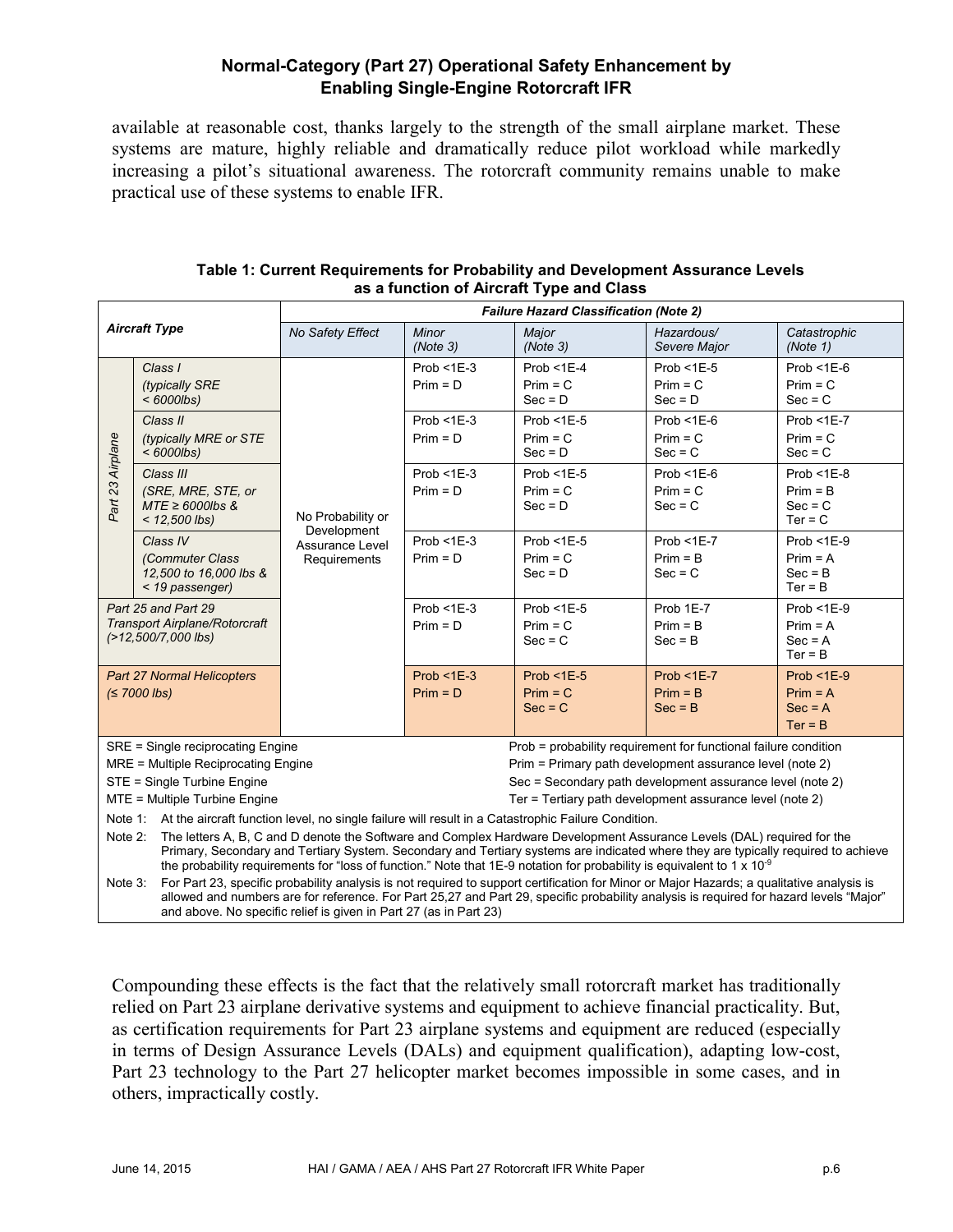# **3.0 Regulatory Foundation**

14CFR 27.1309 is the general rule for the installation of systems and equipment. This rule draws a clear distinction between the safety requirements for single-engine rotorcraft systems and differentiates them from multi-engine rotorcraft in the following paragraphs (emphasis added):

*(b) The equipment, systems, and installations of a multi-engine rotorcraft must be designed to prevent hazards to the rotorcraft in the event of a probable malfunction or failure.*

*(c) The equipment, systems, and installations of single-engine rotorcraft must be designed to minimize hazards to the rotorcraft in the event of a probable malfunction or failure.*

The means-of-compliance in AC 27-1 is incongruous with the regulation in that it specifies only a single means of compliance for systems and equipment. Clearly there should be two distinct means-of-compliance to match the two distinct provisions contained in the rule. It is also clear that the currently-specified means-of-compliance, which is equivalent to transport category aircraft, is geared towards preventing hazards. Therefore it is apparent that AC 27-1 lacks a means-of-compliance related to paragraph (c) of §27.1309.

The preamble to the Notice of Proposed Rulemaking (NPRM) in the Federal Register: August 26, 1982 (Volume 47, Number 166) Docket No. 23266; Notice No. 82-12 explains the FAA's intent of this provision in the regulation:

*Explanation: This proposal would relax equipment, systems, and installations design*  requirements for single-engine rotorcraft. It also would require that all rotorcraft *equipment, systems, and installations designs consider the effects of lightning strikes on the rotorcraft.*

*Sec. 27.1309 currently requires that all rotorcraft equipment, systems, and installations be designed to prevent hazards to the rotorcraft if they malfunction or fail. This proposal would continue the requirement that multiengine rotorcraft must prevent hazards in case of a probable malfunction or failure. Single-engine rotorcraft would have to be designed to minimize hazards in case of a probable malfunction or failure.*

*A majority of Part 27 rotorcraft are single-engine rotorcraft and designs for those models are currently required to prevent hazards under probable failure conditions. The FAA is not aware of any justification for more stringent equipment, systems, and installation requirements for single-engine rotorcraft. It is therefore proposed to provide relief for the large majority of small rotorcraft designs consistent with the [sic] currently provided for airplanes in Sec. 23.1309. The proposed wording for Secs. 27.1309 (b) and (c) is consistent with Part 23.*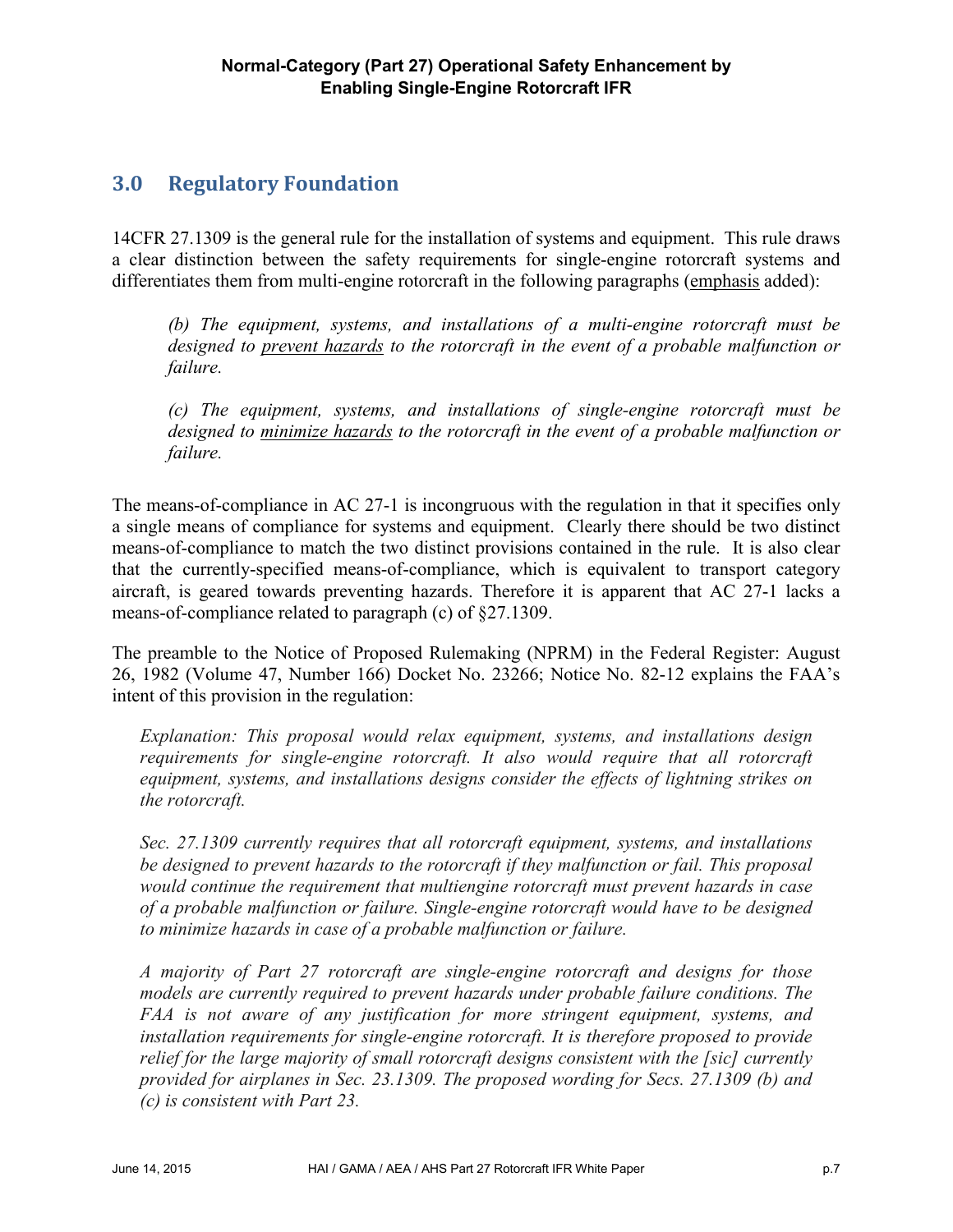It is clear that in 1983, the regulation contained in §27.1309 was specifically changed to provide relief for single-engine rotorcraft through the regulatory process. The NPRM makes it clear that the intent of this relief was to provide parity with Part 23 systems and equipment requirements. It is also clear that this intent was negated by the singular means-of-compliance for §27.1309 introduced in AC 27-1 in 1999. Although the extinction of single-engine IFR rotorcraft is the most apparent consequence of this incongruity, it can be assumed that the installation of other safety enhancing technologies has also been hindered by the provisions of AC 27-1.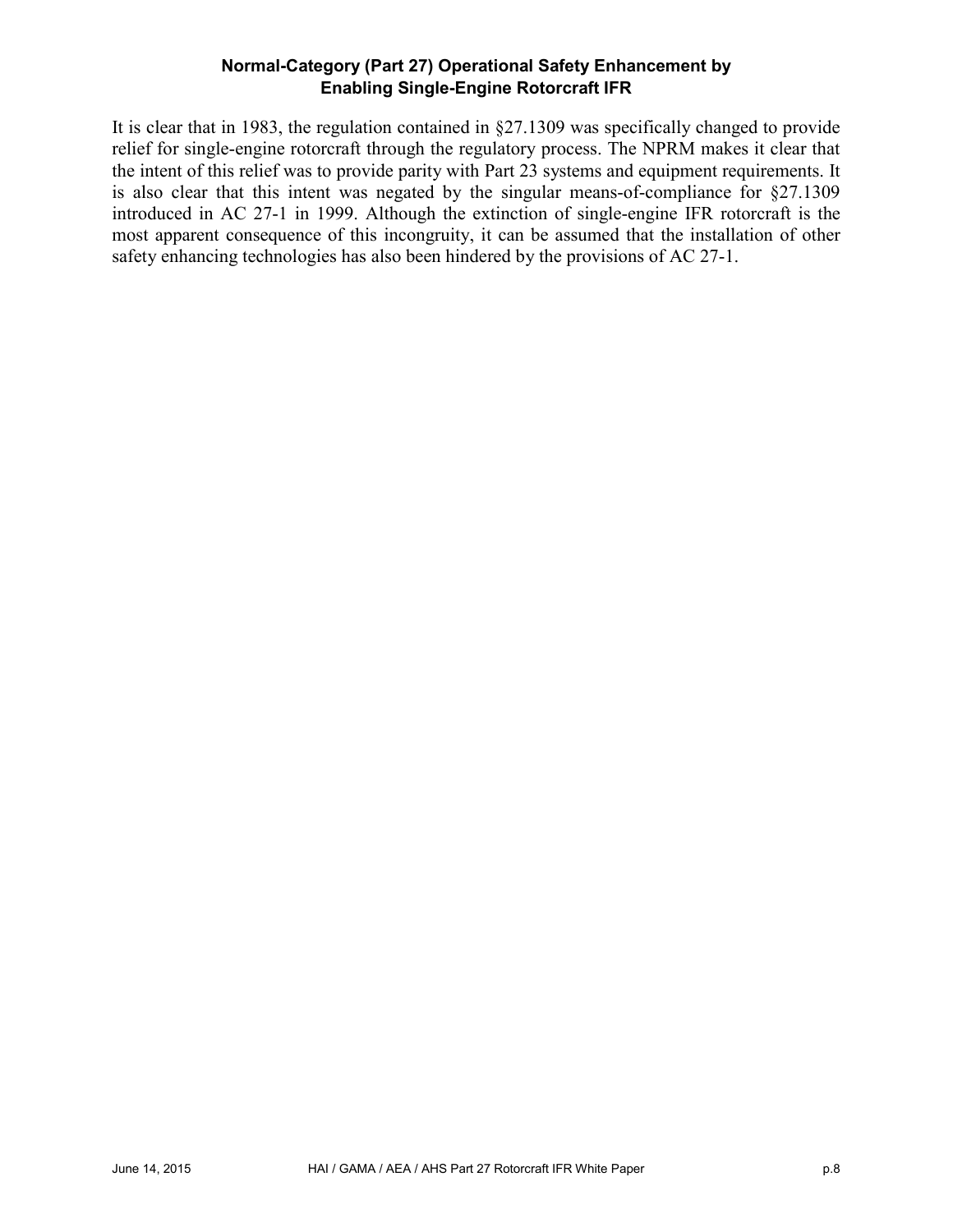# **4.0 Proposed Solution**

# **4.1 General**

The following proposal provides a generic "additional means-of-compliance" for meeting the requirements of 14CFR 27.1309 (Equipment, Systems, and Installations) and Appendix B (Airworthiness Criteria for Helicopter Instrument Flight) for the purposes of certifying Normal Category Single-Engine Rotorcraft. The desire is that the FAA adopt policy or issue guidance based on the contents of this section in order to facilitate the cost-effective IFR certification of single-engine rotorcraft – which would in turn promote enhanced safety by facilitating the use of the IFR system by these helicopters, enabling the IFR training of helicopter pilots in Instrument Meteorological Conditions (IMC), and helping to advance the general professionalism of helicopter operations in the United States.

# **4.2 Establishing a Definition for "Extremely Improbable"**

This proposal outlines that for Part 27 single-engine rotorcraft the definition for "extremely improbable" should be adjusted to be consistent with the existing rules and requirements of Part 23 airplanes with similar engine configuration, weight class, and passenger carrying capability. Specifically those for Class I and Class II airplanes certified under 14CFR Part 23.

It is the definition of "extremely improbable" that becomes the defining requirement for the "catastrophic" failure condition, and precipitates all other probability requirements for the lower hazard classifications. The term "extremely improbable" is specifically cited in several Part 27 rules, particularly those related to supporting systems and displays for IFR.

The Part 23 definitions for "extremely improbable" for Class I and II airplanes are consistent with prescriptive requirements contained in the Part 27 IFR rules. For example, attitude presentation is widely recognized to be the most critical indication for IFR flight, and complete loss of attitude is considered "catastrophic." This is consistent with 14CFR Part 27 Appendix B section VIII (b)(5)(iii) which requires that loss of the indications "*essential to the safety of flight"* must be *"extremely improbable."* However, 14CFR Part 27 Appendix B section VIII (a) also clearly establishes that dual attitude indicators are sufficient to meet this requirement<sup>2</sup>.

This interpretation of the regulation – that dual attitude indicator systems are allowed by the rule – is also supported by the configuration of existing single-engine, single-pilot IFR rotorcraft certified after 1983 and prior to 1999. These were typically equipped with two traditional independent attitude indicators.

<sup>&</sup>lt;sup>2</sup> The rule states that in addition to the attitude indicator as required in 29.1303, section VIII(a)(2) requires, "a standby attitude indicator which meets the requirements of §§29.1303(g)(1) through (7)"…" For two-pilot configurations, one pilot's primary indicator may be designated for this purpose." So when a second indicator is added for a second pilot, a separate standby indicator is not required – this clearly indicates a total of 2 indicators is adequate.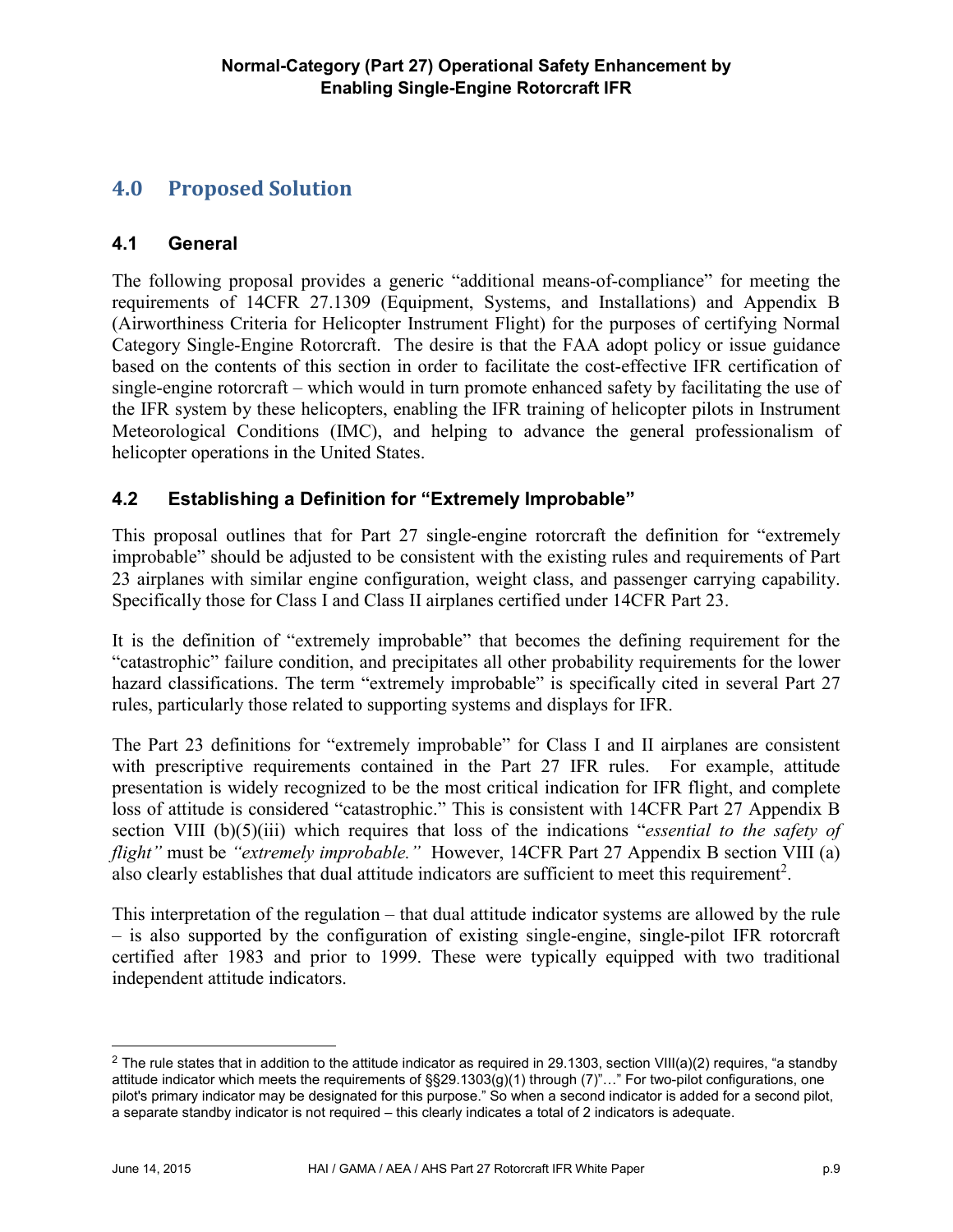When we analyze the reliability of two traditional, independent attitude indicators, they can at best support a functional probability for loss of 1E-6 to 1E-7 failures per flight hour.

Analysis of other typical systems approved for rotorcraft IFR between 1983 and 1999 also show results consistent with the current requirements for Class I and Class II Part 23 airplanes.

Therefore there are three justifications for the reliability requirements contained in Table 2: (1) The stated FAA intent for Part 23 parity contained in the NPRM, (2) consistency with the prescriptive rules calling for dual rather than triplex critical systems, and (3) analysis of the safety level provided by rotorcraft certified between 1983 and 1999 which were compliant to the rule.

# **4.3 Demonstrating Compliance with §27.1309**

Table 2 provides the proposed probability and development assurance levels (DALS) that would be required for Class I and Class II helicopters. Numeric values and DALS are based on providing consistency with Part 23.

| <b>Failure Hazard Classification (Note 2)</b>                                                                                       |  |  |  |  |  |
|-------------------------------------------------------------------------------------------------------------------------------------|--|--|--|--|--|
| Catastrophic                                                                                                                        |  |  |  |  |  |
| Prob $<$ 1E-6                                                                                                                       |  |  |  |  |  |
| $Prim = C$                                                                                                                          |  |  |  |  |  |
| $Sec = C$                                                                                                                           |  |  |  |  |  |
|                                                                                                                                     |  |  |  |  |  |
| Prob $<$ 1E-7                                                                                                                       |  |  |  |  |  |
| $Prim = B$                                                                                                                          |  |  |  |  |  |
| $Sec = C$                                                                                                                           |  |  |  |  |  |
|                                                                                                                                     |  |  |  |  |  |
| Prob = probability requirement for functional failure condition                                                                     |  |  |  |  |  |
|                                                                                                                                     |  |  |  |  |  |
| Sec = Secondary path development assurance level (note 2)                                                                           |  |  |  |  |  |
|                                                                                                                                     |  |  |  |  |  |
| The letters A, B, C and D denote the Software and Complex Hardware Development Assurance Levels (DAL) required for the              |  |  |  |  |  |
| Primary and Secondary System. Secondary systems are indicated where they are typically required to achieve the probability          |  |  |  |  |  |
| In order to provide parity with equivalent Class I and Class II airplane requirements, a qualitative analysis should be allowed to  |  |  |  |  |  |
|                                                                                                                                     |  |  |  |  |  |
| The proposed development assurance levels match those for the equivalent probability classifications for Part 23 with the exception |  |  |  |  |  |
| of the primary system for Class II Catastrophic. Primary system in this case is DAL Level-B. This recognizes a need to preserve a   |  |  |  |  |  |
| DAL level difference between Hazardous/Severe Major and Catastrophic since there is no Class III rotorcraft to provide further      |  |  |  |  |  |
| (Note 1)                                                                                                                            |  |  |  |  |  |

| Table 2: Proposed Probabilities & Development Assurance Levels |  |  |
|----------------------------------------------------------------|--|--|
|                                                                |  |  |

Like the equivalent table in AC 23.1309-1, Table 2 already includes architectural considerations for the relief of DALs, as such SAE ARP-4754A methodology cannot be used to provide additional relief when this guidance is used. Appendix 1 provides an example Functional Hazard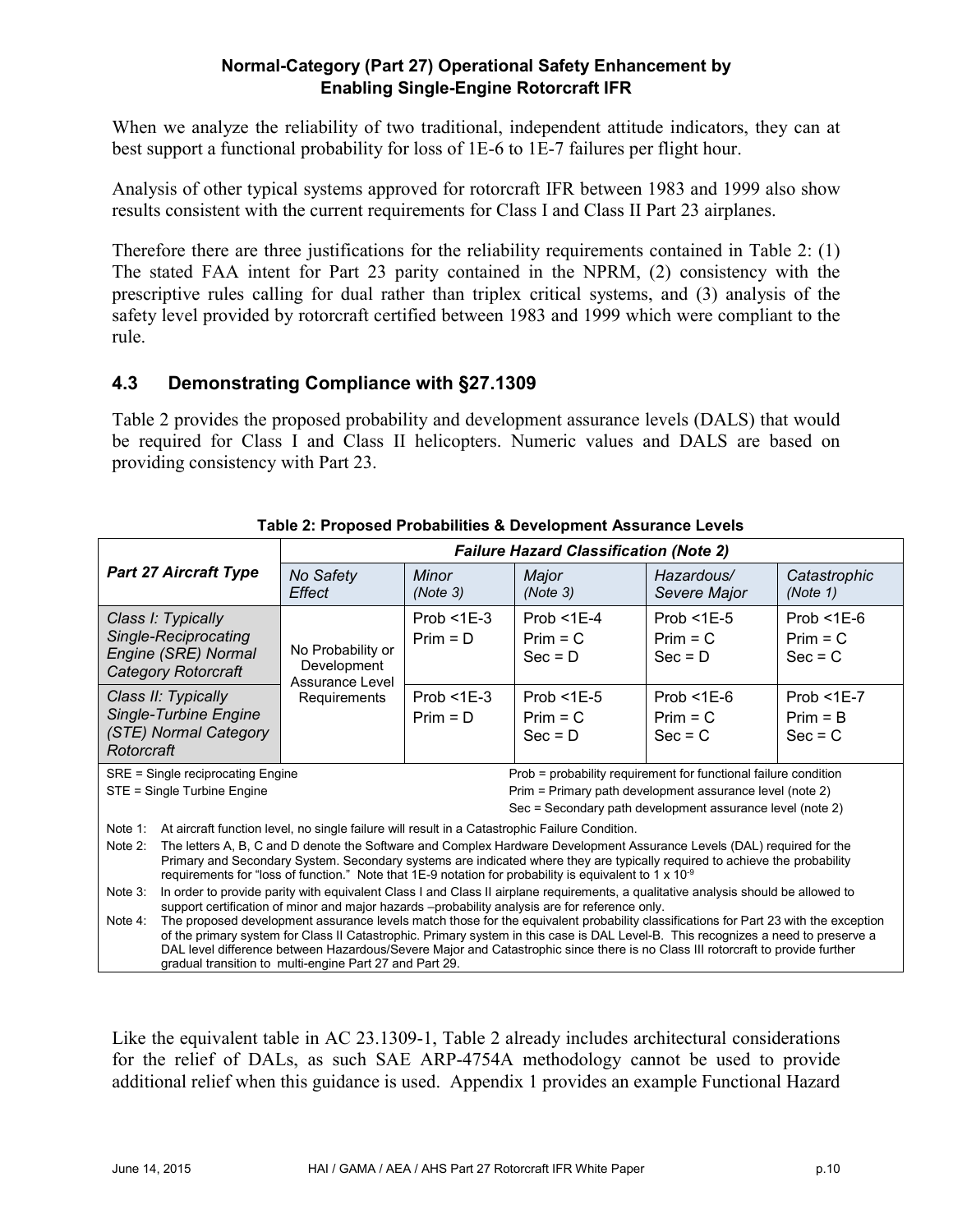Assessment (FHA) similar to that provided in AC 23.1309-1 and provides additional guidance on typical acceptable architectures and mitigations.

Table 2 maintains a distinction for reciprocating engine rotorcraft versus turbine-powered similar to what is done for small airplanes and for similar reasons. The classification (Class I or II) is not absolutely based on engine but is based on the traditional assumption that reciprocating engine aircraft are smaller, less sophisticated, lower-cost machines where the economic impact of these electronic systems in relation to the aircraft cost is even more prevalent, and so additional relief is provided. This methodology has worked for Part 23 airplanes, and is echoed in the proposed rotorcraft requirement.

With the acceptance of the proposed Table 2, wherever the term "extremely improbable" is called out elsewhere in 14CFR 27 related to systems and equipment (i.e. for the provisions of Appendix B), then the requirements of Table 2 would apply: For example, values of 1E-7 would be applied for Class II rotorcraft and 1E-6 would be applied for Class I rotorcraft.

A specific provision of §27.1309(c) is that hazards are "minimized" as opposed to "prevented". This implies specific recognition of mitigation through other functions. Recognition of some established mitigations are included in this proposal (such as the prominence of visual cues as mitigation for reduced stability). Others are included in the example FHA contained in Appendix 1. Where mitigation through other features, systems, or pilot actions is considered to set the hazard level, the mitigation should be described within the FHA.

When considering mitigations, there are additional considerations for the equitable comparison of the risks of Part 27 and Part 23 aircraft certifications:

- Helicopter pilots have more options to safely exit IMC and execute controlled and safe landings off-airport – this factor being clearly recognized in 14CFR 91 as it relates to fuel requirements, VFR weather minimums, and relaxed IFR approach minima.
- Part 27 aircraft can be operated at lower speeds than Part 23 aircraft.
- Part 27 aircraft have lower inherent stability than Part 23 airplanes, therefore mitigation of failure conditions where stability is a factor must be considered specifically for the rotorcraft and Part 23 aircraft may not provide analogous mitigation (see section 4.5).

# **4.4 Demonstrating Compliance with Appendix B Section VIII**

# **4.4.1 General requirements of Section VIII(b)(5)**

Interpretation of 14CFR Part 27 Appendix B section VIII(b)(5) is key to establishing many of the areas for which this means-of-compliance is sought. The regulation which must be satisfied states (emphasis added):

*(5) For systems that operate the required flight instruments at each pilot's station—*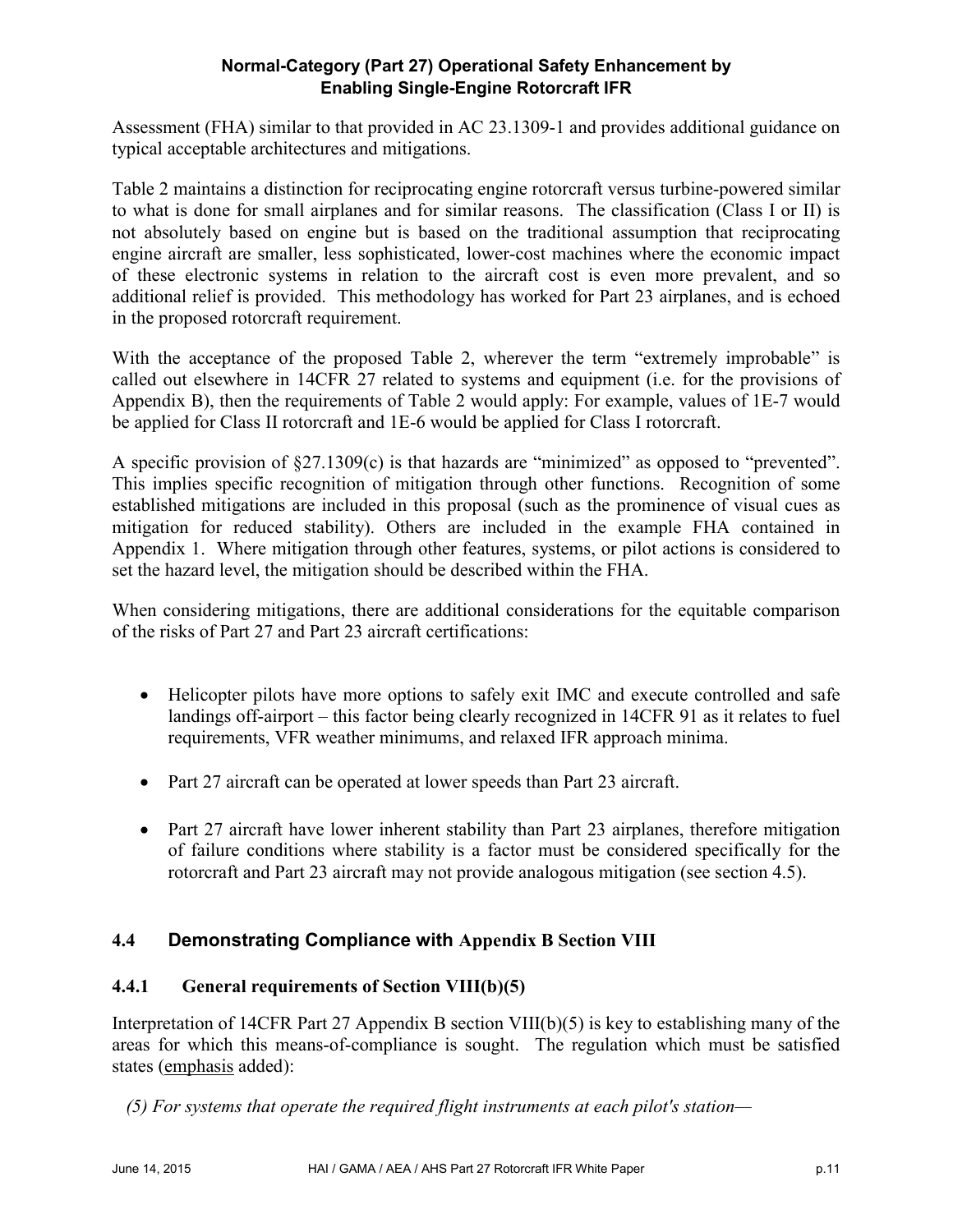- *(i) Only the required flight instruments for the first pilot may be connected to that operating system;*
- *(ii) Additional instruments, systems, or equipment may not be connected to an operating system for a second pilot unless provisions are made to ensure the continued normal functioning of the required instruments in the event of any malfunction of the additional instruments, systems, or equipment which is not shown to be extremely improbable;*
- *(iii) The equipment, systems, and installations must be designed so that one display of the information essential to the safety of flight which is provided by the instruments will remain available to a pilot, without additional crewmember action, after any single failure or combination of failures that is not shown to be extremely improbable; and*
- *(iv) For single-pilot configurations, instruments which require a static source must be provided with a means of selecting an alternate source and that source must be calibrated.*

Given that several rotorcraft were certified for single-pilot IFR between 1983 and 1999 with a single pilot/static system and a single set of pneumatic instruments (e.g. the MD Explorer<sup>3</sup>, certified in 1995), it is clear that a different interpretation was applied than is provided in AC 27- 1 – not only for "extremely improbable", but also for "required instruments" as referenced in item (ii) and the instruments that are "essential to the safety of flight" referenced in item (iii).

Examination of the FAA response to comments from the original NPRM clarifies the intent of these paragraphs and supports compliance of these earlier configurations (comments on Appendix B VIII(b)(5)(iii) - originally VIII(b)(6)(ii) in Notice 80-25). In response to the issue of requiring independent copilot systems to achieve "extremely improbable", the FAA states that this rule was intended for dual pilot IFR systems only, where the requirement to fly with dual pilot at all times allows the longitudinal stability requirements to be significantly relaxed. In this case, for an aircraft only meeting the minimum stability requirements for dual pilot IFR, the continuous display of airspeed and altitude would be required to maintain basic control of the aircraft. This is what makes the indicators for a second pilot "required." The FAA continues in the response to state (emphasis added):

*This low initial level of stability makes it mandatory that accurate airspeed, altitude, and attitude information remain available to the required crew complement during both normal and reasonably anticipated failure conditions. This requirement is much more vital to a helicopter which barely meets two-pilot helicopter instrument flight criteria than it would be for small or transport airplane applications or for single-pilot IFR helicopters.* 

The comments explain that, for an aircraft meeting the single-pilot IFR stability requirements, the attachment of a second set of instruments for the copilot "*would not be 'required* 

<sup>&</sup>lt;sup>3</sup> The MD Explorer actually had 2 altimeters. One altimeter was electronic and combined with the vertical speed indicator, the other was stand alone. These, along with an airspeed indicator, were all supported by a single pitot/static system.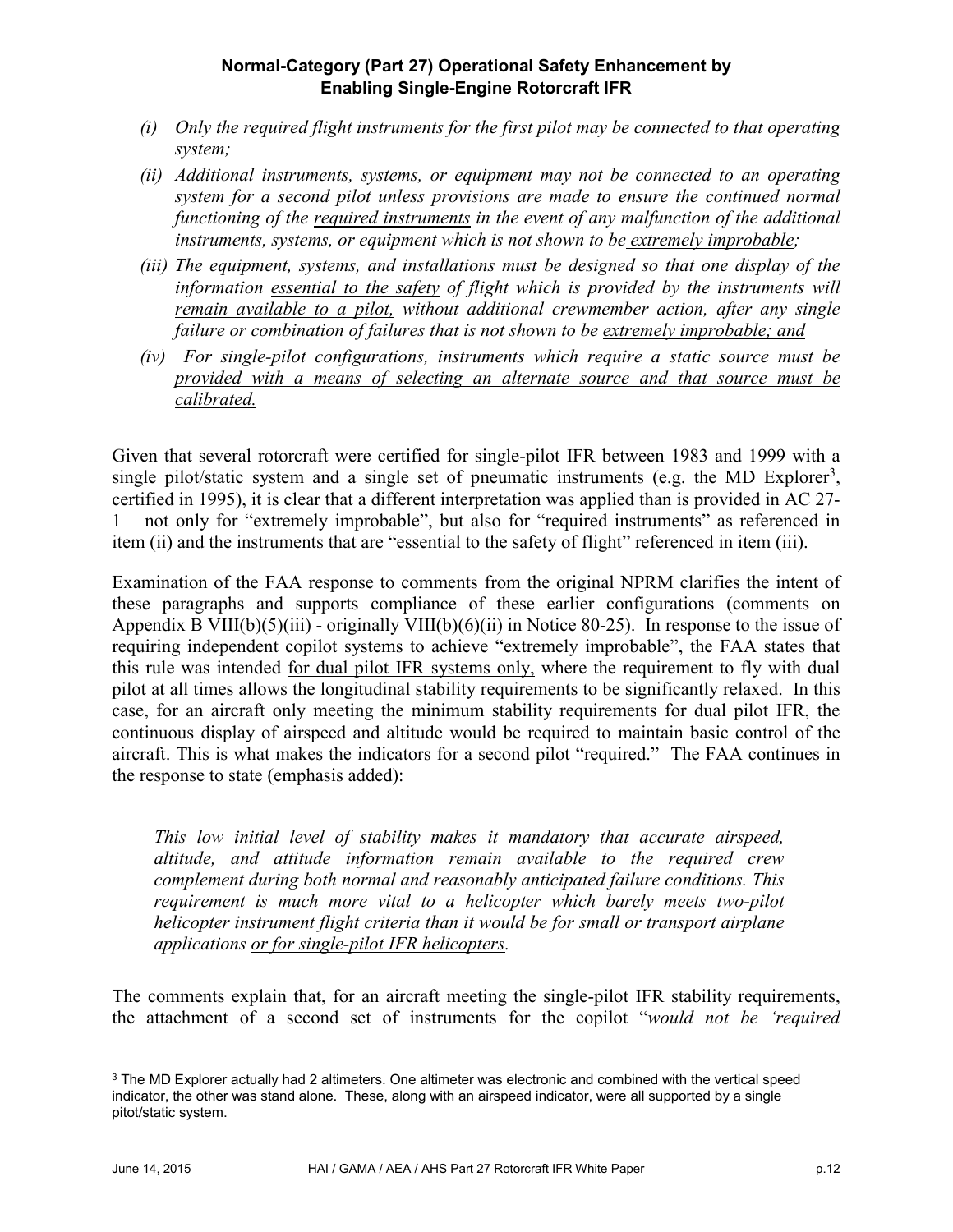*instruments' and could be powered from existing sources*" (i.e., work from a single pitot/static system).

Therefore, the FAA response effectively says that in paragraphs VIII (b) (5) (ii) the "second pilot" means a *required* second pilot in a dual-pilot IFR aircraft. In VIII (b) (5) (iii) the statement "essential to the safety of flight" allows for a lesser criticality of individual airspeed or altitude failures for installations that meet single-pilot IFR longitudinal stability requirements. This goes back to the familiar "partial panel" training for loss of a single instrument when only one such instrument was provided, and was not considered "catastrophic".

# **4.4.2 Examples of Acceptable Flight Instrument Installations**

The following are examples of IFR instrument installations that would comply with the above provisions and the specific provisions of Appendix B section VIII listed below:

#### *a. Flight Instruments for Single-Pilot IFR: Attitude (Pitch & Roll)*

Dual independent attitude indicators will normally meet the requirement of 14CFR Part 27 Appendix B section VIII (a) provided probabilities and development assurance levels from Table 2 are met.

#### *b. Flight Instruments for Single-Pilot IFR: Airspeed, Altitude and Vertical Speed*

A single pitot/static system with alternate static port and heated pitot tube will normally be considered sufficient to meet requirements in accordance with 14CFR Part 27 Appendix B section VIII (b)(1) and (b)(5)(iv), so long as the rotorcraft otherwise meets the single-pilot stability performance requirements of Appendix B. If a stability augmentation system is used to achieve the required stability performance and is dependent on air data, its basic SAS function must not be dependent on the same pitot/static system.

An internally vented alternate static port can be used in lieu of heated static ports as a means of protection from ice as required by 14CFR Part 27 Appendix B section VIII (b)(1).

Traditional, single-function pneumatic instruments for airspeed, altitude, and vertical speed provide a degree of independence of failure modes. Rarely is more than one indicator affected at a time. These indicators are also not subject to failure modes caused by loss of common electric power. Mechanical failures of these indicators are generally progressive and give the pilot adequate warning of degraded performance. As such a set of these instruments will generally support the requirement as described in Appendix 1.

When traditional pneumatic instruments are replaced by electronic integrated displays supported by a common electronic air data computer, a redundant indication of airspeed and altitude is generally required. These redundant indication systems may utilize the same common pitot/static system that would otherwise be used by independent traditional pneumatic indicators.

A second independent pitot/static system is required when the 14CFR Part 27 Appendix B allowance for relaxed stability requirements is employed for a dual-pilot IFR certification. In this case the additional indicators for airspeed and altitude are considered "required" indications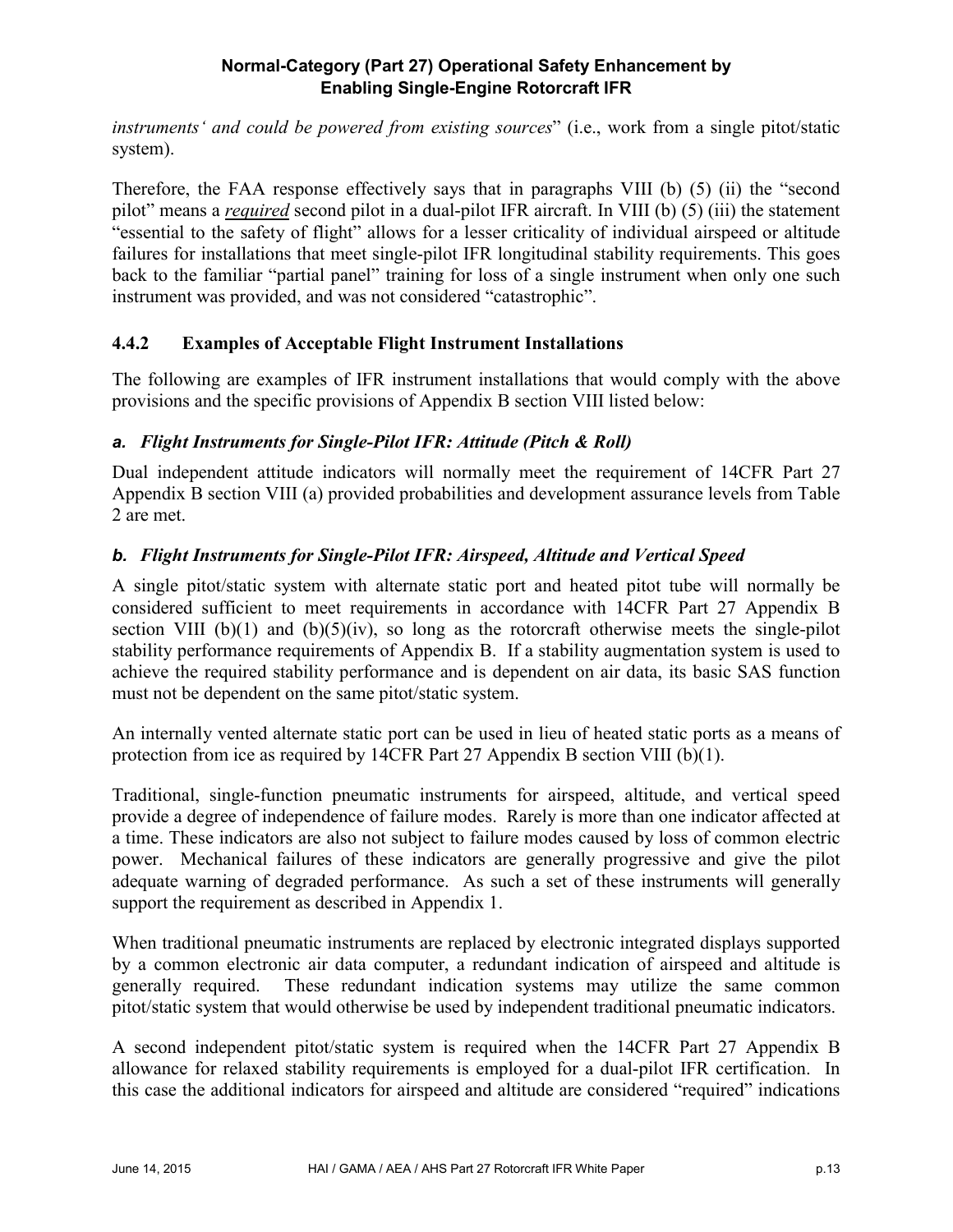at the copilot's station and the additional considerations of Appendix B section VIII (b)(5)(ii) and (iii) must be considered.

Designs must be assessed for the loss of independence which occurs when indicators or sensor units are combined into integrated systems with common displays, processors or power supplies. For example, common failure modes which would simultaneously affect attitude, airspeed, and altitude indications, or would affect common sensors supporting both flight displays and stability augmentation. In these cases the simultaneous failure condition should be specifically identified and assessed in the FHA.

#### *c. Flight Instruments for Single-Pilot IFR: Heading*

A magnetic gyro-stabilized direction indicator is required, and a non-stabilized magnetic compass is typically provided as a back-up in case the primary system fails. This is generally sufficient to meet the requirements.

Special consideration is required when installing some stabilized magnetic heading systems as many systems do not provide the option of an un-slaved directional gyro mode and the option to manually set heading. In addition, many of these systems have the ability to detect when a field other than the earth's magnetic field is influencing the magnetic field sensor. In these cases, the magnetic sensor generally disconnects automatically from the heading indicator to prevent the display of misleading data. After a period of time, if a valid earth's magnetic field is not restored, the heading information is flagged as invalid thereby reducing the probability of misleading data. However, this also presents challenges particular to helicopter operations operated on steel structures and hospital helipads in close proximity to Magnetic Resonance Imaging (MRI) equipment.

Although typically these systems will free-gyro-operate long enough to complete a normal landing, the primary concern is that without a valid earth magnetic field, these systems cannot perform their required start-up alignment procedure. As a result, the heading indicator or even the entire horizontal situation display may remain invalid until the area of magnetic disturbance is exited. This can have the unintended consequence of a helicopter landing in a location, and then not being able to then take-off into IMC conditions due to an apparent heading system failure. If the system uniquely identifies this condition as opposed to other failures of the heading system or magnetic sensor, then special procedures might be acceptable to allow departure (e.g., based on track) so long as there is sufficient indication that the heading system is otherwise operational and will recover once out of the area of magnetic disturbance.<sup>4</sup>

Therefore installation of a heading system that does not support a Directional Gyro (DG) mode or similar option for aligning and initially operating the heading system independent of the

 <sup>4</sup> Commentary:

AC 23.1309-1E for small airplanes states loss of all heading indication is "Major." The difference is that AC 23.1309- 1E states that "navigation is assumed to be operating." The Part 23 guidance was written with recognition that modern GPS systems can continue to provide display of ground track information independent of a heading source and that this is sufficient to continue flight. Navigation by GPS ground track in the case of a gyro-stabilized heading failure is a simple and reflexive response for today's pilots, however use of ground track as mitigation for loss of heading has not generally been accepted for rotorcraft under the "prevent hazards" interpretation of the 27.1309 rule.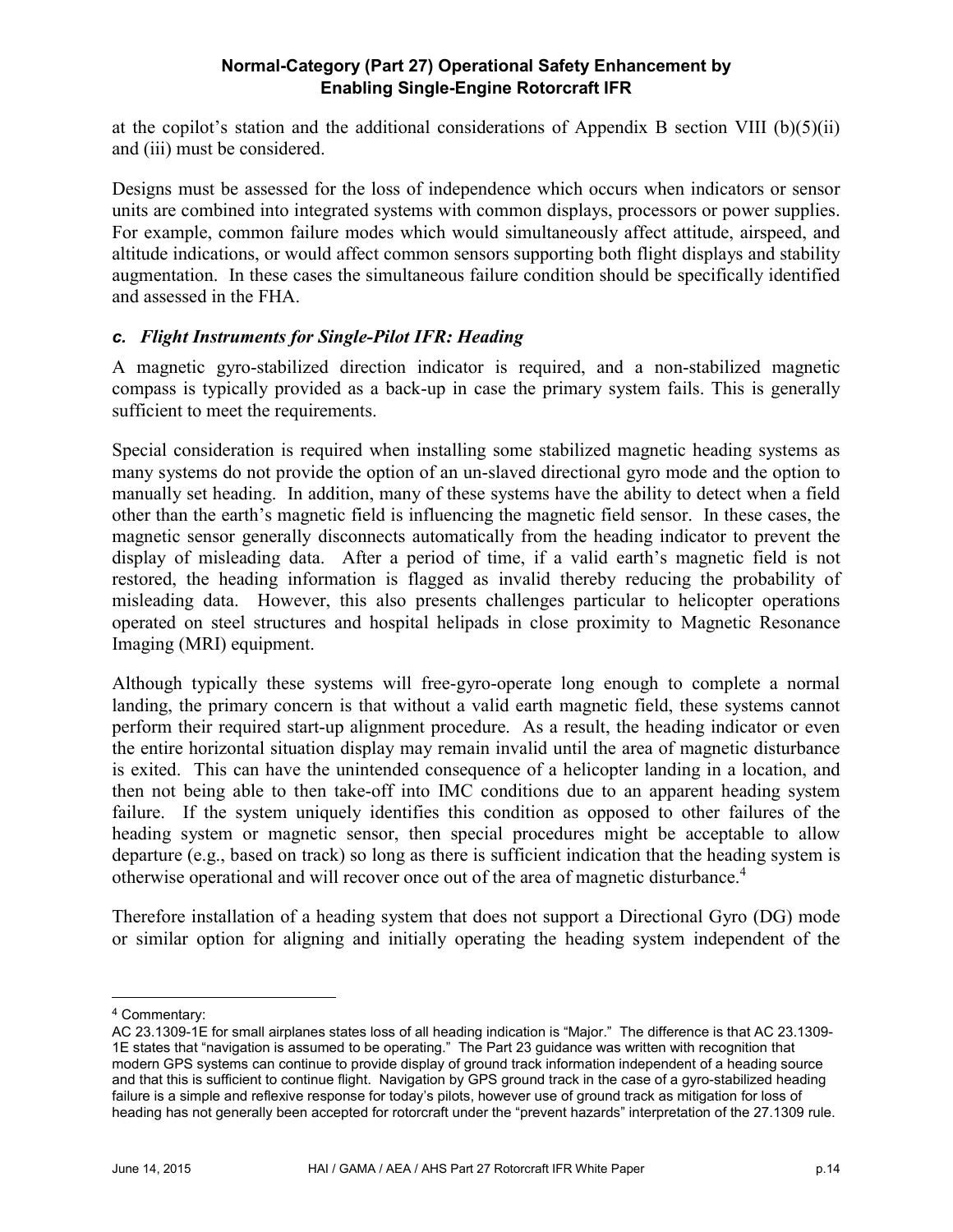magnetic sensor must address how operations will be conducted from areas of severe magnetic disturbance before approval for IFR can be granted.

### **4.5 Stability Augmentation and Boosted Controls**

Most modern rotorcraft require Stability Augmentation Systems (SAS) to achieve the required stability performance for IFR specified by 12CFR Part 27 Appendix B. Additionally, in most cases, SAS actuators require the benefit of hydraulic boosted controls in order to operate. As a result, the reliability of the boosted controls must exceed the minimum reliability required for the SAS, since failure of the hydraulic control boost generally also results in loss of SAS.

Consequently, the establishment of reliability requirements in accordance with the "prevent hazards" methods of AC 27-1B often drives a requirement for dual boosted controls for IFR certification in a rotorcraft that normally requires only single boost for VFR. Providing redundant SAS and redundant hydraulic boost increase the cost and complexity of the typical single-engine helicopter beyond what is practical and therefore merit the additional consideration outlined below.

The actual rules concerning SAS for IFR are established by 14CFR 27 Appendix B VII. The key areas addressed by the rule are as follows:

- The rule states: *"If a SAS is used, the reliability of the SAS must be related to the effects of its failure."* In accordance with §27.1309(c) for single engine rotorcraft, this should be judged differently than for a multi-engine rotorcraft, and as such it should be acceptable to "minimize" the effect of the loss of SAS through mitigating means.
- The rule states: *"Any SAS failure condition that would prevent continued safe flight and landing must be extremely improbable."* Provided the definition of "extremely *landing must be extremely improbable.*" improbable" used for single-engine rotorcraft is defined as  $1E^{-6}$  or  $1E^{-7}$  with commensurate DALs, such rules could be practically complied with.
- Part (a) of the rule further requires that for other failures that are not extremely improbable, the aircraft must be flyable "*without undue pilot effort"*, but in any event, the aircraft stability should not deteriorate below VFR flight requirements. Judgment of what constitutes "undue pilot effort" becomes the focus of an objective flight evaluation as described in this section.

For rotorcraft with established VFR-compliant flight performance capability without SAS, if boost is required and loss of such boost is not determined to be extremely improbable, then loss of such boost must be established to allow continued safe flight and landing with a workload commensurate with VFR flight. Therefore, the quality of artificial visual cues (Primary Flight Display (PFD) and Multi-Function Display (MFD)) provided by cockpit displays and the level of automation provided by the avionics systems to reduce workload should be considered as mitigation for loss of stability augmentation and hydraulic control boost when necessary.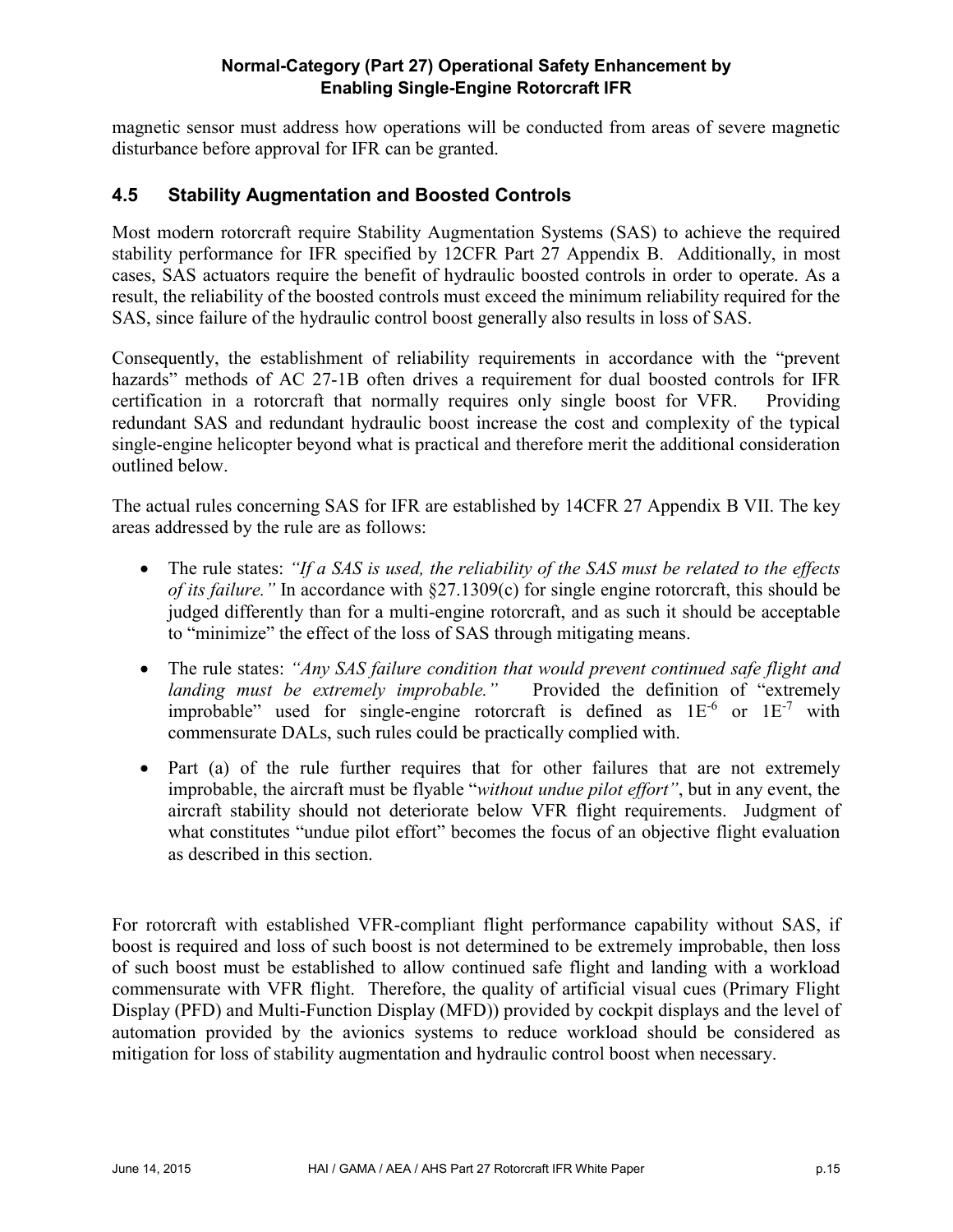Where this mitigation is used, acceptable compliance can be demonstrated through flight testing. Demonstration should include the ability of a representative group of at least 3 IFR-trained pilots to complete procedures sufficient to exit IMC following loss of SAS and loss of control boost if applicable. Such a test should be performed in simulated IMC conditions (view limiting device) with the FAA certification pilot or appropriate delegate serving as the safety pilot.

The above evaluations should only require flight test above  $V_{MINI}$  and for approximately 30 minutes as may be required to exit IMC. The ability to continue flight and land after exiting IMC is adequately addressed by the VFR certification process and §27.695 compliance. IFR procedures evaluated should include the allowance to change destination or request special handling from ATC following the failure.

Given the above method of establishing required reliability of the SAS, this provides more options in preventing malfunctions through monitoring and shut-down of the SAS where necessary to prevent hazardous erroneous control inputs. This can be accomplished by allowing cross-comparison between dual attitude sensors to eliminate the probability of a single errant attitude sensor from precipitating a hazardous control input. Independent actuator rate and position monitoring equipment to detect errant operation relative to commanded operation can be used to shut down the actuator. If failure modes remain that are not "extremely improbable", then demonstration can be used to show that the effects are appropriate to their probability in accordance with Table 2 above.

When redundant attitude sources and cross-comparison monitoring is used to achieve "extremely improbable" and a single source has failed, continued flight on the remaining source may be allowed if there is clear annunciation of the condition and appropriate precautions are outlined in the aircraft procedures.

If large format flight displays mitigate the loss of stability augmentation, then common failure modes should not cause the loss of both SAS and the mitigating flight display. Use of a common sensor system may be acceptable if automatic reversion of either the flight display or SAS to an alternate sensor is provided in the case of failure or if it is demonstrated that the standby flight display is also usable to provide sufficient mitigation for loss of SAS.

# **4.6 Navigation and Communications Systems**

For single-engine rotorcraft, the total unrecoverable loss of navigation and communications systems is Hazardous/Severe-Major. This hazard level appropriately matches the level in AC 23.1309-1 for small airplanes, since the same considerations exist for both types of aircraft.<sup>5</sup>

The hazard level assumes a source of heading information remains available and that the rotorcraft will perform emergency procedures similar to those used by Part 23 Class I or II airplanes for the same failure condition. These may include navigating by dead-reckoning to a

 <sup>5</sup> Commentary:

In-flight IFR capability of a rotorcraft is generally similar to a Class I or Class II airplane in terms of range, speed, and altitude. The ability of a helicopter to avoid obstacles during exit from IMC and to find a suitable landing site should be considered better than that of a Class I or Class II airplane. Therefore the rotorcraft should be assessed a hazard level no worse than that for a Class I or Class II airplane.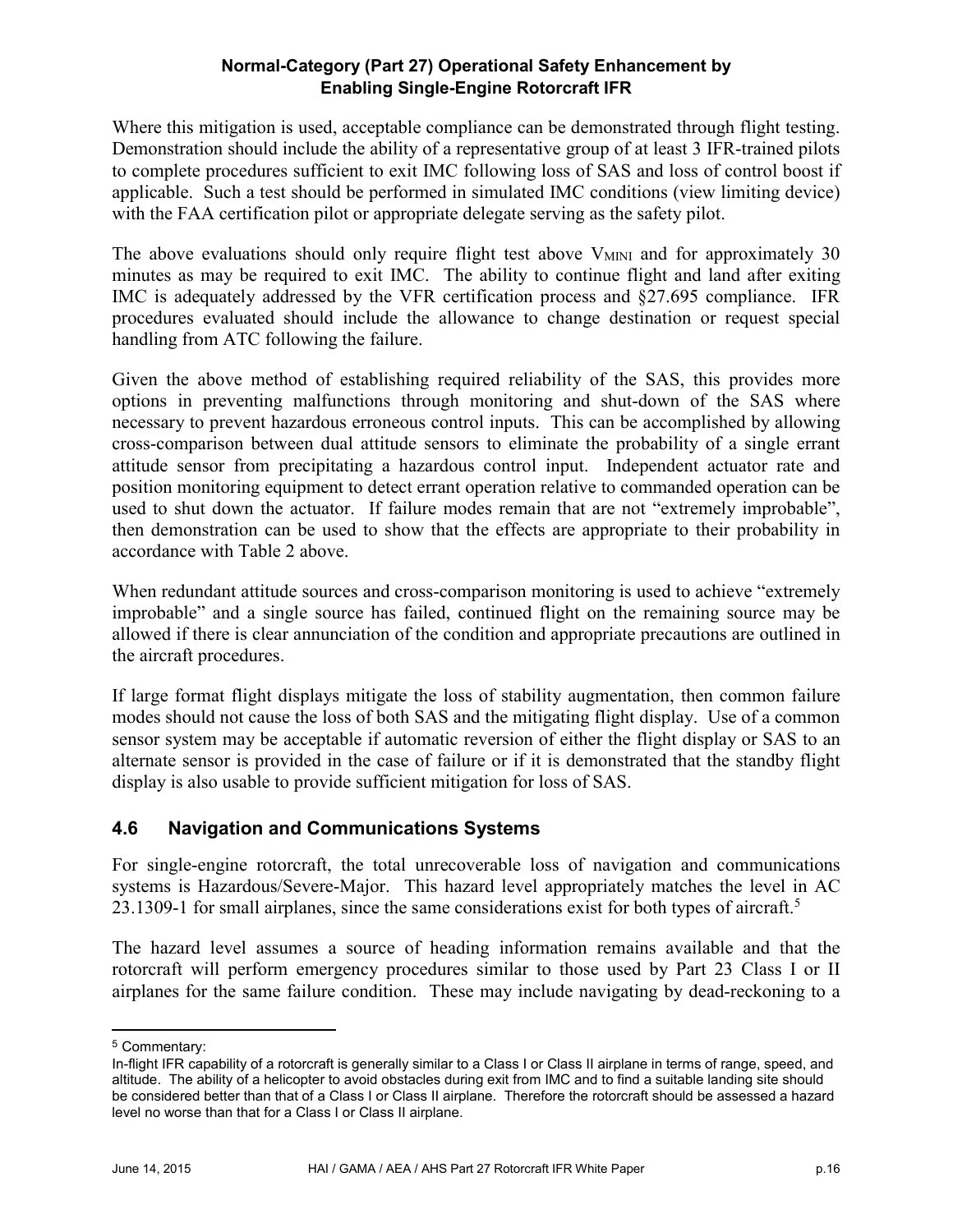location of Visual Meteorological Conditions (VMC) or where descent from IMC is least likely to encounter obstacles and then seeking a suitable emergency-landing site.

# **4.7 Electrical Power**

Reliability and development assurance level requirements for electrical power systems should be in accordance with Table 2 in this document.

AC 27-1B Appendix B paragraph  $(b)(13)(i)(B)$  currently requires that the electrical design ensures an IFR rotorcraft "*can continue flight to its destination and alternate airports*" following any single failure of the electrical system. This requirement has traditionally driven the installation of dual generators in IFR rotorcraft.

AC 27-1B Appendix B paragraph  $(b)(13)(i)(H)$  allows for a single engine rotorcraft to be fitted with an increased capacity battery in lieu of a second generator provided:

- a) The battery capacity provides for half the time of its worst case maximum flight duration consideration; and,
- b) A separate battery of at least 30 minutes duration is provided for the standby attitude display.

Paragraph (H) provisions, as stated, echo the requirement of paragraph (B) for no single failure to prevent the ability to reach the destination and alternates. However in this case it allows the alternate power source to be a battery so long as it has the capacity as stated. (Note the requirement states "and" alternate airports, not "or" alternate airports). The required capacity in AC 27-1B does not allow for the probability of other available landing sites other than the planned destination and alternates. This requirement is therefore considered to be overly restrictive.

In comparison, Part 23 airplanes with a maximum altitude capability of 25,000 feet or less are only required to provide assured battery power for 30 minutes following a loss of the primary electrical generating system (per 14CFR 23.1353(h)(1)(i)). This requirement is far less stringent than AC 27-1B Appendix B  $(b)(13)(i)(H)$ .

Therefore, in lieu of item (a) above, the single-engine rotorcraft should be allowed to provide a battery that provides at least 30 minutes of operation similar to the requirement for airplanes. In addition, the Rotorcraft Flight Manual (RFM) should include a statement in the Emergency Procedures section as to the aircraft capability to continue IFR flight on battery following loss of the generator (including any qualifying requirements with regards to configuration, etc.) and that suitable emergency landing sites within this duration, and any additional requirements of operating rules, should be considered during IFR flight planning.

# **4.8 High Intensity Radiated Fields (HIRF)**

With the exception of §27.1317 (a) (4) for critical VFR functions in rotorcraft, the High Intensity Radiated Fields (HIRF) rules for Part 23 airplanes (§23.1307) and Part 27 helicopters (§23.1317)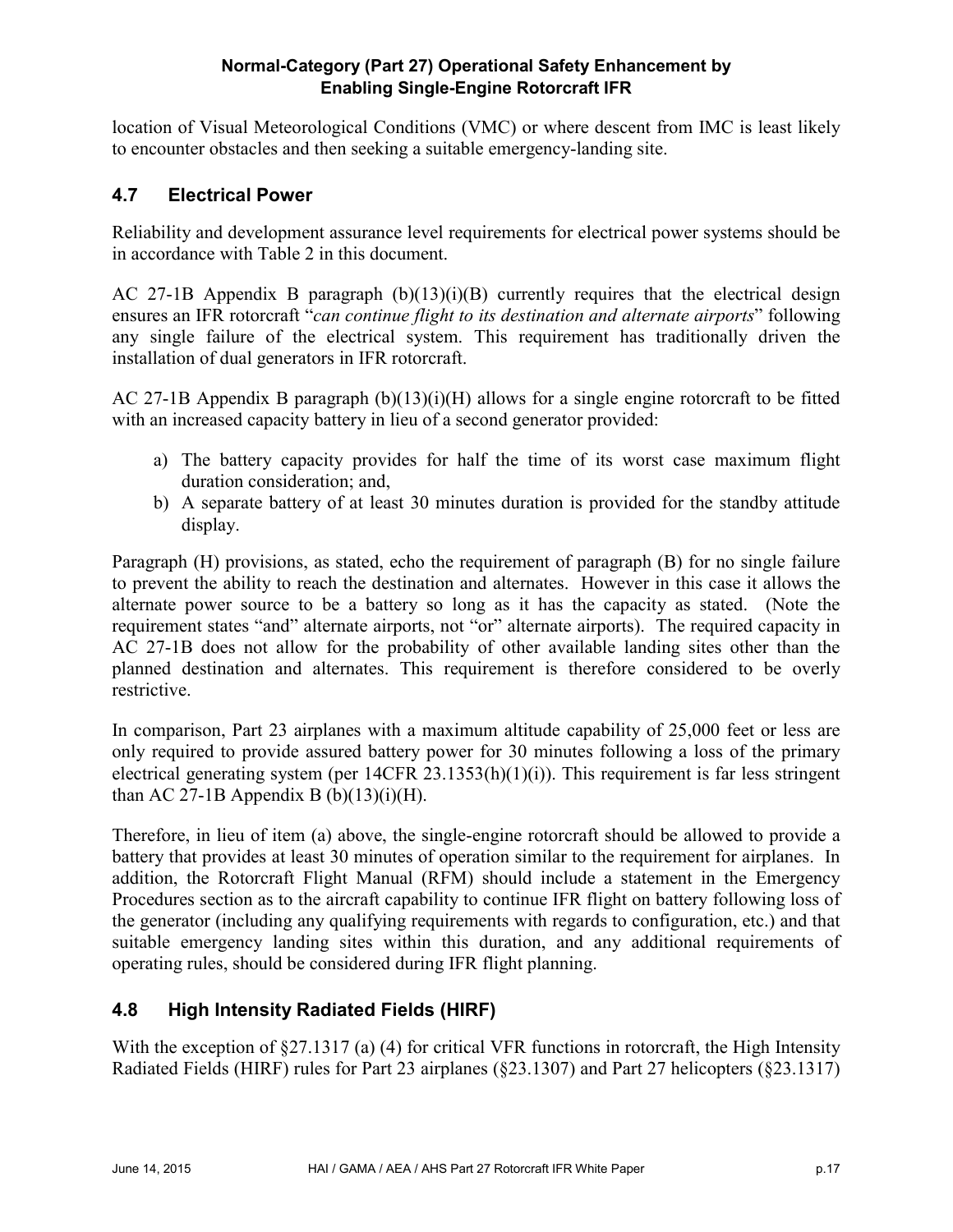are for all practical purposes identical. Therefore, from the point of view of display systems, there should be equal consideration.

However, a recent revision to AC 20-158 (Certification for HIRF) specifically limited the ability to use generic attenuation based on general construction for establishing the HIRF environment for Level-A and some Level-B rotorcraft cockpit "display units". The limitation (appendix 1(2)(6)) comes with the exception unless "*specific shielding is provided in the bulkhead, glare shields, panels, and doors.*" This revision created ambiguity in the guidance for rotorcraft cockpits because, unlike the other guidance provided, there are no statements made as to what constitutes "specific shielding" or what level of attenuation credit is allowed. Effectively this requires the certifying authority to render judgment on a case-by-case basis to obtain credit for the attenuation of the rotorcraft in the cockpit area. Without clear guidance, this effectively eliminates credit for airframe attenuation in the cockpit area for most applicants unless specific airframe testing is performed.

Another issue has been the requirement within AC 20-158 for an integrated system HIRF test for the level-A functions using aircraft representative harnesses and installation features. This is burdensome because it tends to force construction of a special test set-up for each platform, sometimes with multiple configuration options, which may often have to be revisited for re-test as components are upgraded or replaced for obsolescence (depending on the classification of the change). There is relief within AC 20-158 section 9(e)(9) for what is considered a simple system. AC 20-158 is still guidance material providing a means-of-compliance applying across the transport category aircraft as well as rotorcraft and does not have to be the only allowed meansof-compliance, especially where the intent is to minimize rather than prevent.

The following guidelines are provided to help with this issue noting that the intent is to **minimize** the hazard rather than **prevent** it. The idea is to apply some proven techniques without having to specifically prove their effectiveness by testing the specific installation (similar to the philosophy applied for other generic attenuations). Therefore it is recommended the following should apply to finding compliance to HIRF requirements for Part 27 single-engine rotorcraft:

- Use of generic attenuation and transfer functions as allowed by AC 20-158A based on the construction guidelines. For radiated susceptibility, cockpit-mounted equipment such as displays may specify HIRF environments separately for the face of the unit and for the rear of the unit with its associated wiring. Each environment may be specified using AC 20-158 guidance (e.g., a metal-enclosed pedestal in a bubble cockpit with no doors or full non-conductive transparencies – the front of the display may have little or no attenuation while the back of the display and associated wiring may have 12dB or more).
- Given adequate enclosure of the instrument panel, 6 dB attenuation can be afforded to the face of the instrument-panel-mounted display units if any if the following features exist:
	- o Cockpit doors comprised of mostly conductive material (i.e. metal or carbon fiber) extending to approximately the height of the base of the instrument panel. Similar door construction for cabin doors unless some form of conductive bulkhead provides equivalent obstruction between the cabin and the cockpit; or,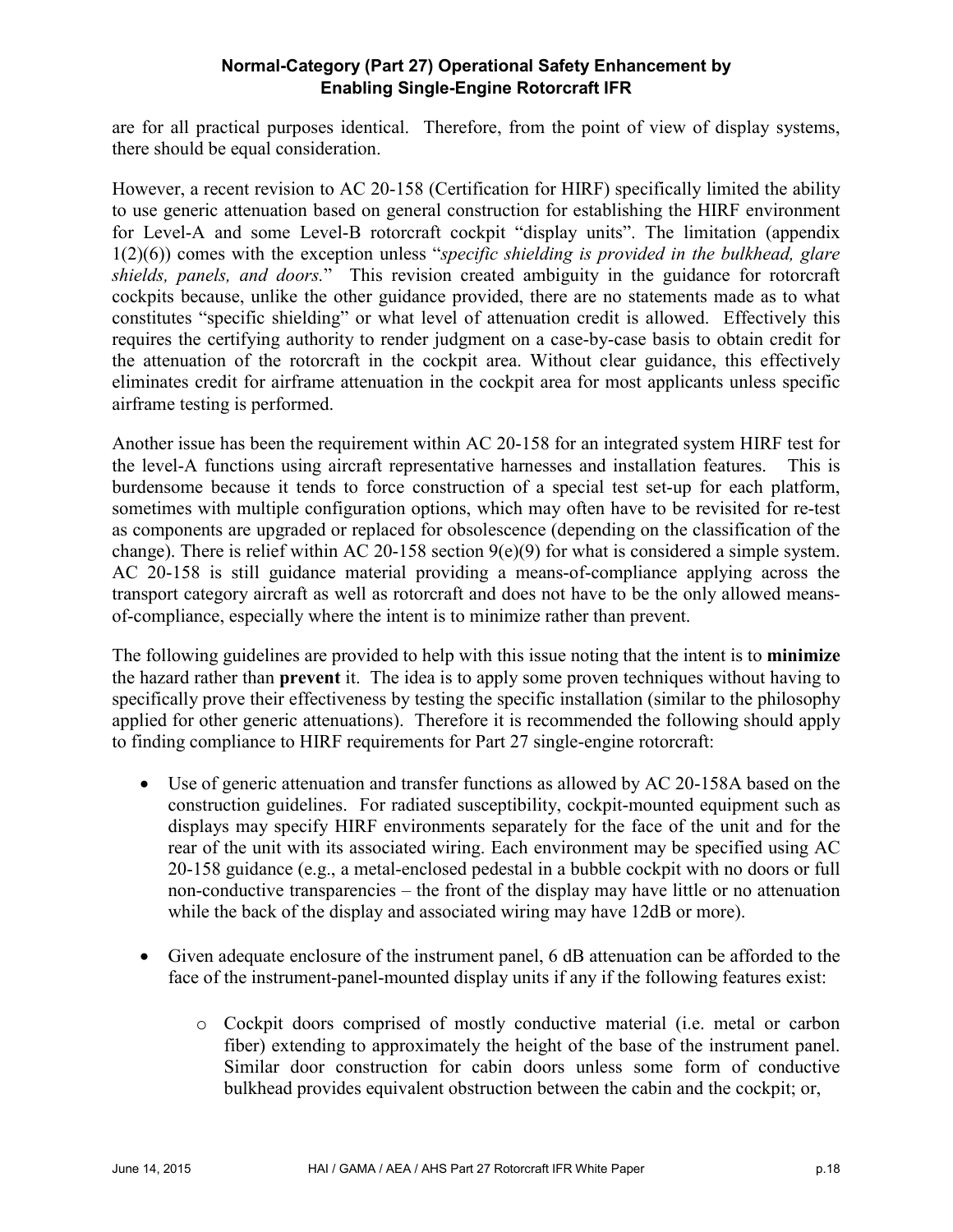- o An extended glare shield made of conductive material that wraps the instrument panel to either side so as to obstruct a large percentage of the line-of-sight view of the displays through non-conductive transparencies. The inclusion of an average pilot can be included in the consideration. However if the second pilot's seat is not assured to be occupied, the blockage afforded by that pilot cannot be considered; or,
- o Conductive coating on non-conductive transparencies or significant portions of the transparencies at low-angle (i.e., down from the instrument panel level). These coatings should provide 100 ohms-per square inch or less.
- Provided that the face of the display unit in the cockpit does not include wiring interfaced to other units, qualification of the equipment for the levels at the face may be provided by unit level testing in accordance with RTCA DO-160() section 20 equivalent categories. The rationale is that without exposed wiring in the cockpit environment, susceptibility through the face of a display unit is primarily in the radiated susceptibility range (100MHz to 18GHz). This frequency range will not carry very far through aircraft wiring to other units. Any disturbance to internal electronic operation will most likely appear as anomalous operation of the display equipment itself or its outputs (which would be monitored during unit test) This allows display manufactures to qualify displays for a cockpit HIRF environment applicable to many aircraft without having to repeat an integrated system HIRF test for each installation.
- Level-A system elements which provide direct digital interface outputs to user systems (such as via ARINC-429 or via RS-422. RS-232, or RS-485 with similar protocol and parity checks), and where the data is a simple repetition of broadcast parameters are considered "simple systems" under AC 20-158 section 9.e.(9) and may be qualified by unit level testing alone per RTCA DO-160( ) section 20. Typical examples of such system elements would be independent flight sensors such as Attitude and Heading Reference Systems (AHRS), Air Data Computers (ADCs), or standby flight displays with digital outputs of flight parameters. Digital output is specified since analog interfaces are more susceptible to the effects of varying system interconnections. Digital data with inherent error checking is primarily susceptible to loss due to detectable signal corruption as an effect of varying installation, and known installation practices will limit these occurrences. The repetitive nature of the data assures recovery from momentary data lapses. For this provision to apply, performance of the system element's level-A functions which are susceptible to HIRF cannot be dependent on external system devices which were not included in the equipment testing (e.g. remote air data sensing elements, etc.). Also for this provision to apply, strict adherence to the installation manual with regards to shielding, bonding, and shield termination must be applied. This then allows typical IFR flight sensors such as Attitude and Heading Reference Systems (AHRS) and Air Data Computers (ADCs) to be separately HIRF qualified from the display systems – reducing the cost of repeated integrated HIRF tests for each installation variant.
- Level-A display systems which rely on direct digital interface inputs from supporting system elements to support level-A functions (such as via ARINC-429 or via RS-422. RS-232, or RS-485 with similar protocol and parity checks), and where the received data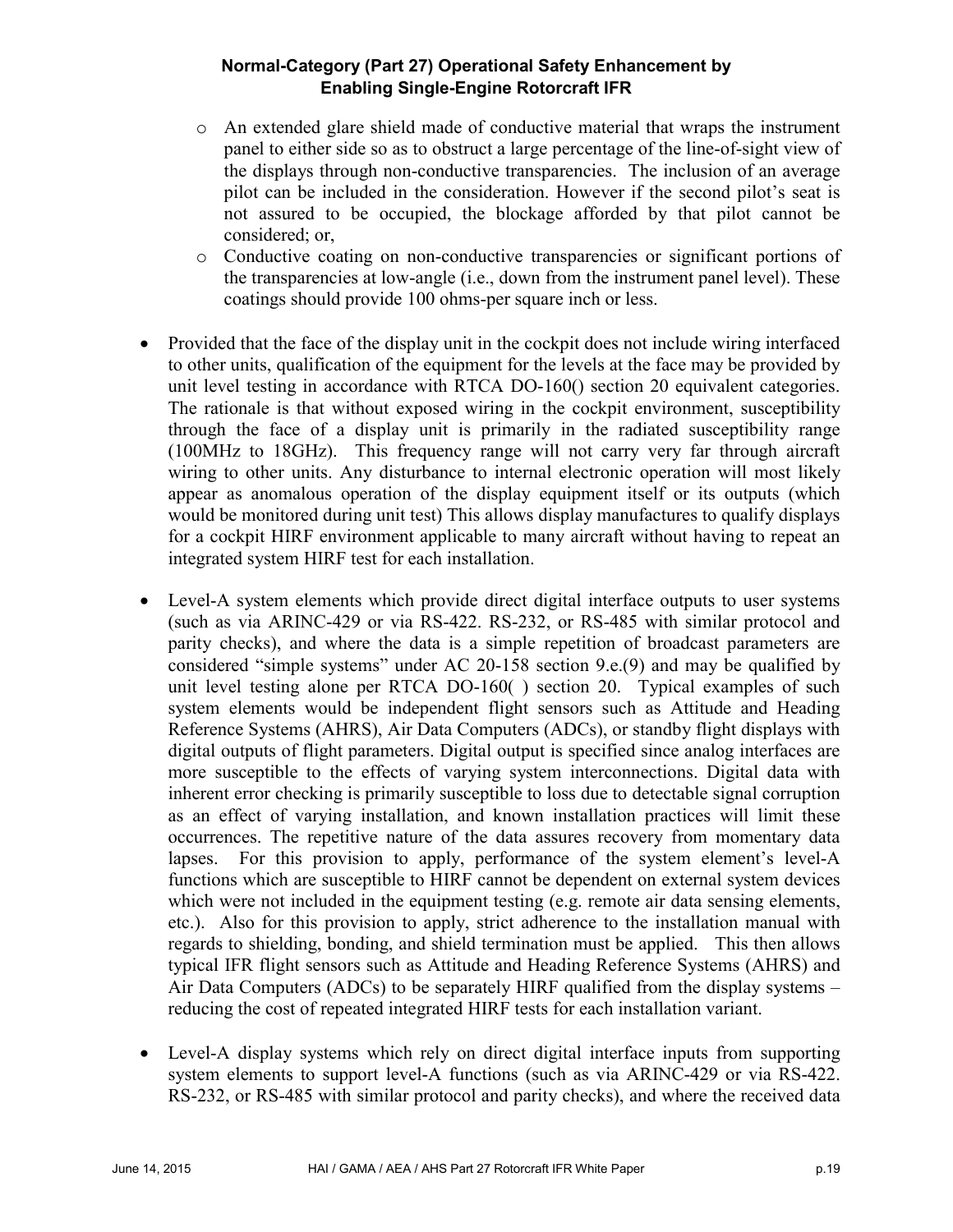is a repetitive broadcast of parameters from the supporting system, and where the display system does not provide supporting data back to the Level-A source that may lead to corruption of the Level-A supporting data from that source, then these display systems may be HIRF qualified by unit level or display subsystem testing per RTCA DO-160( ) section 20 with these inputs externally simulated. Testing should include consideration of the effects of variations input data rate (bit, parameter, and frame), and the allowed tolerance for these should be specified and an installation consideration for acceptable supporting sensors. This then allows displays systems to be qualified independent of supporting sensors provides they are using a direct, one-way digital interface.

 When an IFR SAS/Autopilot system is not required for VFR certification, and only has potential catastrophic failure conditions as a result of malfunction as opposed to loss, then for the sake of HIRF certification, due to the consideration that the pilot is still in-theloop in this form of control system, Level-A HIRF certification may be done using the same considerations as a Level-A display system. This then allows generic attenuation and transfer functions to be used to establish the HIRF environment without requiring aircraft level HIRF testing, and also allows the considerations for external supporting sensor systems providing data via digital interface to be qualified in separate testing. However, the SAS/Autopilot system itself should be HIRF tested in an integrated system test with all its interacting components such as flight computers, actuators, control and/or actuator position sensors, etcetera.

# **4.9 Lightning**

The lightning protection rules for Part 23 airplanes (§23.1306) and Part 27 helicopters (§27.1316) are for all practical purposes identical. Rotorcraft have an advantage over airplanes in that lightning attachment points tend to be better defined than for an airplane. Typical attachment points exist through the rotor system, mast, landing gear, nose and tail.

Like HIRF, use of the generic assessment of lightning waveforms based on aircraft construction is very important in maintaining the viability of IFR certification. In the case of lightning, the effect is expected to be damage and loss of function. For SAS/Autopilot functions, for most designs, the effect of lightning is potential loss of function as opposed to hazardous malfunction. As a result, the lightning protection requirement can be assessed on the basis of loss. Credit for the pilot as a mitigating factor in the safety analysis should allow the effect of any SAS/Autopilot failure to be treated in the same manner as a display system. Minimizing, not preventing the hazards, is the objective of the safety analysis.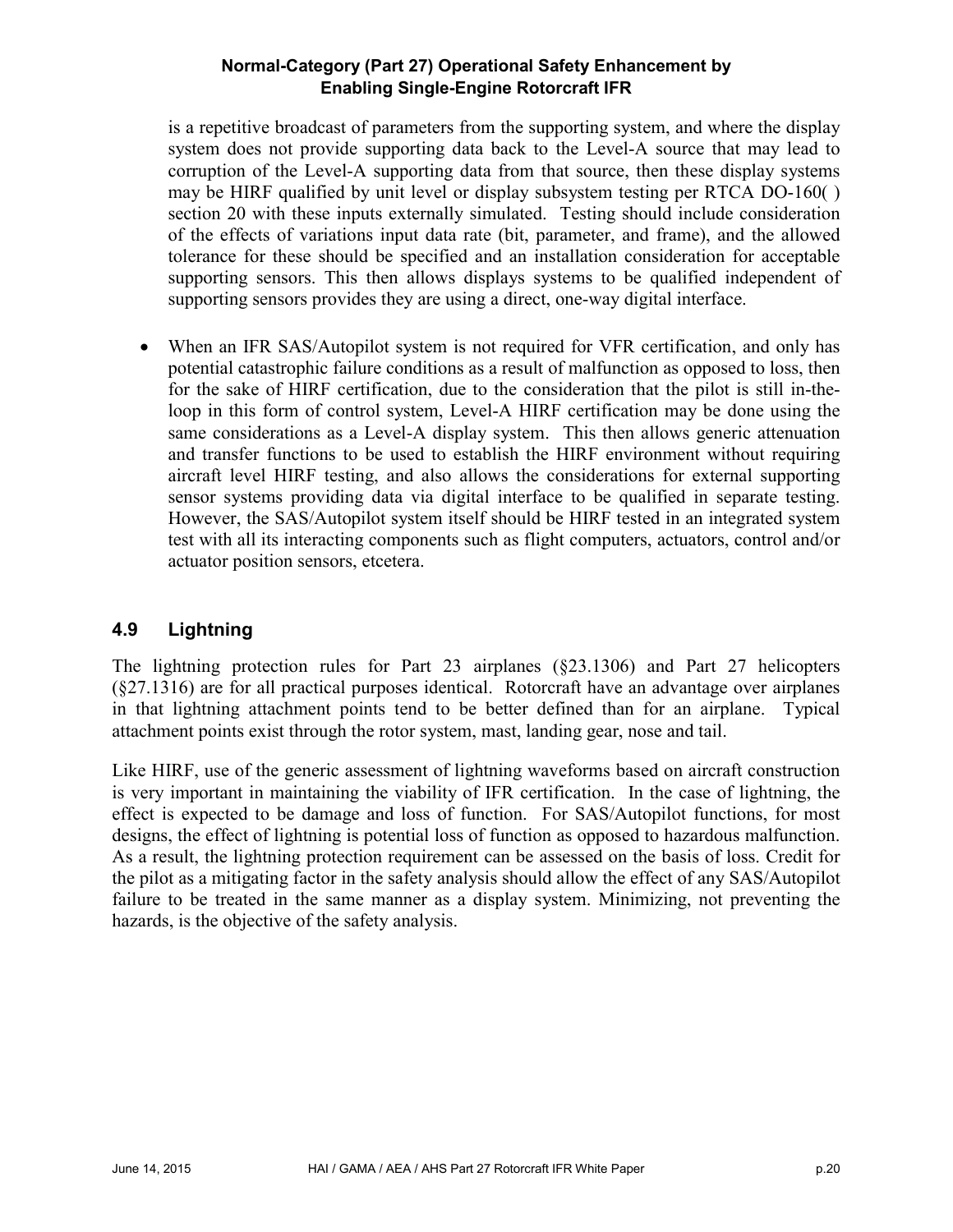# **5.0 Safety Cost/Benefit of the Proposed Solution**

The following section discusses the "safety costs" versus the "safety benefits" of this proposal to the fielded single-engine rotorcraft fleet. Section 1.0 makes it clear that if IFR helicopters made up a larger percentage of the single-engine helicopter fleet – and broader use of the IFR system by helicopter pilots and operators was the norm, most of the accidents noted in section 1.0 could be prevented. The question is whether this proposal will help achieve those results.

The proposed lowering of certification and redundancy requirements is the safety cost – in that a higher risk of equipment failure accidents or incidents is accepted in order to provide an expected safety benefit of fewer fatal IIMC and CFIT accidents. If only a small number of helicopters achieve IFR certification as a result of this proposal, then the safety cost was not worth the realized safety benefit. So the question becomes what is the realistic effect of this proposal in terms of equipment safety impact, and is the incentive to equip and field IFR rotorcraft sufficient to significantly impact the ratio of IFR versus non-IFR rotorcraft – especially among those most at risk for IIMC accidents.

The FAA has often used limited test fleet programs (e.g. the FAA Capstone program) to study the effect of changing requirements before authorizing them for general use. In this case, the MD Explorer serves as an effective study for the expected "safety cost" of allowing the proposed levels-of-safety recommended in this white paper. The MD Explorer was certified in 1995 – just prior to the 1999 change in AC 27-1. Over 100 Explorers have been fielded and a primary market for this aircraft is air ambulance operations. Although this rotorcraft is multi-engined, its single-pilot IFR systems are at a safety level<sup>6</sup> which would not satisfy current means-ofcompliance in AC 27-1, but which would be allowed again under the provisions of this white paper: (a) It has dual attitude indicators: a primary with an independent standby, (b) It has a single heated pitot/static system with alternate static, and (c) It has a single attitude heading reference system (AHRS) supporting both the pilot's primary attitude indicator and a single-lane stability augmentation and autopilot system.

To date with 20 years in service, there is not a single accident or incident that could be found related to failure or malfunction of the IFR systems on the MD Explorer<sup>7</sup>. In addition there have been no IFR related accidents for this type to date - so there is no possibility that an undetermined failure of an IFR system may have contributed to an accident in IFR conditions. This establishes that the "cost of safety" to systems and equipment in adopting the Associations' proposal is extremely small – largely because the current requirements imposed on equipment are far more conservative than necessary.

With regards to the development assurance levels proposed in this white paper: These are typically assigned commensurate with probability requirements. In the white paper's case these map directly to equivalent levels as used in AC 23.1309-1 revision C through E for equivalent probabilities. So in this area the Associations cite the 15+ year history of Part 23 airplanes certified since 1999 as the validation that the DAL levels are appropriate. The FAA has not changed the DAL level assignments through subsequent revisions from C to D to E of this

<sup>&</sup>lt;sup>6</sup> With regards to probability of loss or malfunction and the level of redundancy.

 $7$  Using the same OEM accident /incident data base used to establish the accident data in section 1.0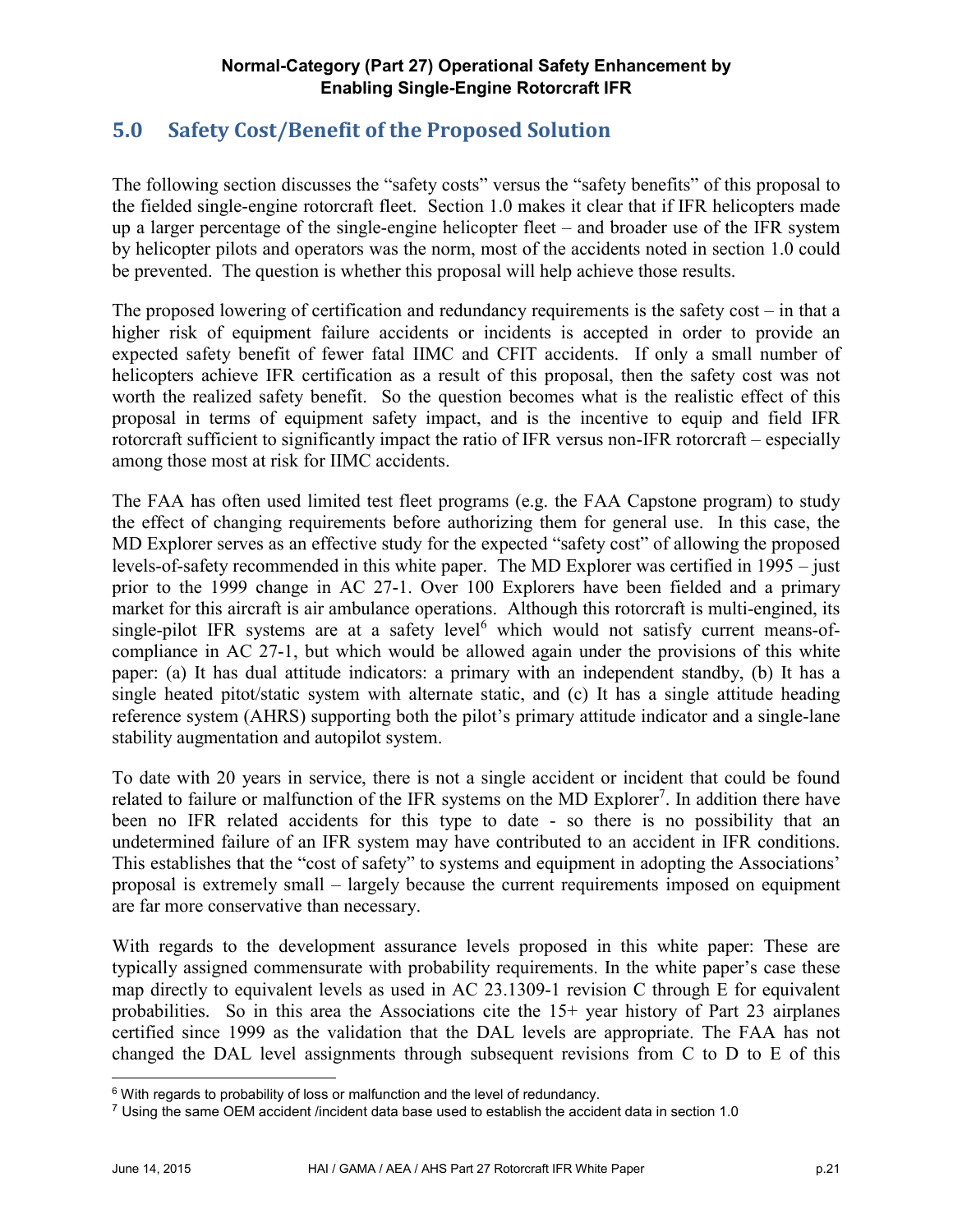advisory circular. Therefore the Associations infer that the FAA has found the DAL level correlation appropriate with the hazard and probability levels.

It is noted the Associations were unable locate the safety basis used to support the introduction of the current reliability and DAL requirements for normal rotorcraft established in AC 27-1 in 1999. As such this report is unable to provide analysis of impact relative to that safety basis.

With regards to the safety benefit, the increase in IFR use in single-engine rotorcraft will be measured from its current state of essentially zero aircraft.

Between 1983 and 1999 several single engine rotorcraft were FAA certified for single-pilot IFR. During this period, GPS navigation was not yet prevalent, and helicopter IFR operations were essentially limited to airports serviced by VHF Omni-directional Range (VOR) radio navigation, Instrument Landing Systems (ILS) facilities, and fixed-wing IFR procedures. Even with limited usability, there was sufficient demand for IFR systems in helicopters that the industry produced type certificates which included IFR kits and IFR Supplemental Type Certificates (STCs). By restoring equipage requirements to something commensurate with these levels, the desire to equip and certify for IFR is expected to be far stronger than that realized prior to 1999.

Today the helicopter can benefit more from the IFR infrastructure than ever before: GPS area navigation, WAAS LPV approaches, WAAS LPV helicopter steep approaches, Point in Space (PinS) approaches, and the potential for ADS-B supported low-level route systems allow even the smallest airport or heliport to have access to IFR without the costs of maintaining airportbased navigation facilities. Based on the operational benefits, there is more reason now for a helicopter to be IFR certified than ever before.

The market already has a large number of rotorcraft with most of the components in place for IFR. The popularity of recent lower-cost, single-lane autopilots is further indication that the market is already moving in this direction. At this point, the impact of achieving an IFR certifiable configuration in accordance with this proposal is minimal with huge benefits in aircraft versatility. It is logical to conclude the market will respond strongly if this proposal is accepted.

#### **Further Incentives for Equipage:**

The Helicopter Air Ambulance (HAA) rule which took effect April 2015 will provide additional incentive to equip. The rule increases VFR minimums for all rotorcraft and requires instrument rated pilots for Helicopter Air Ambulance operators. The rule is one of several pressures moving rotorcraft to increased IFR operation.

The Associations' position is that it is natural for the Part 27 single-engine rotorcraft community to want to have IFR capability and be IFR current – if it is affordable. Most helicopter operations are commercial, and being limited by weather prevents the rotorcraft from being consistently employed. Contracted services currently pressure operators into "pushing" the weather situation. The situation is especially difficult for EMS and public operations where it is known lives are in the balance with the weather decision. The Associations feel it is the FAA's duty to the rotorcraft industry to provide a practical option for IFR conditions other than "don't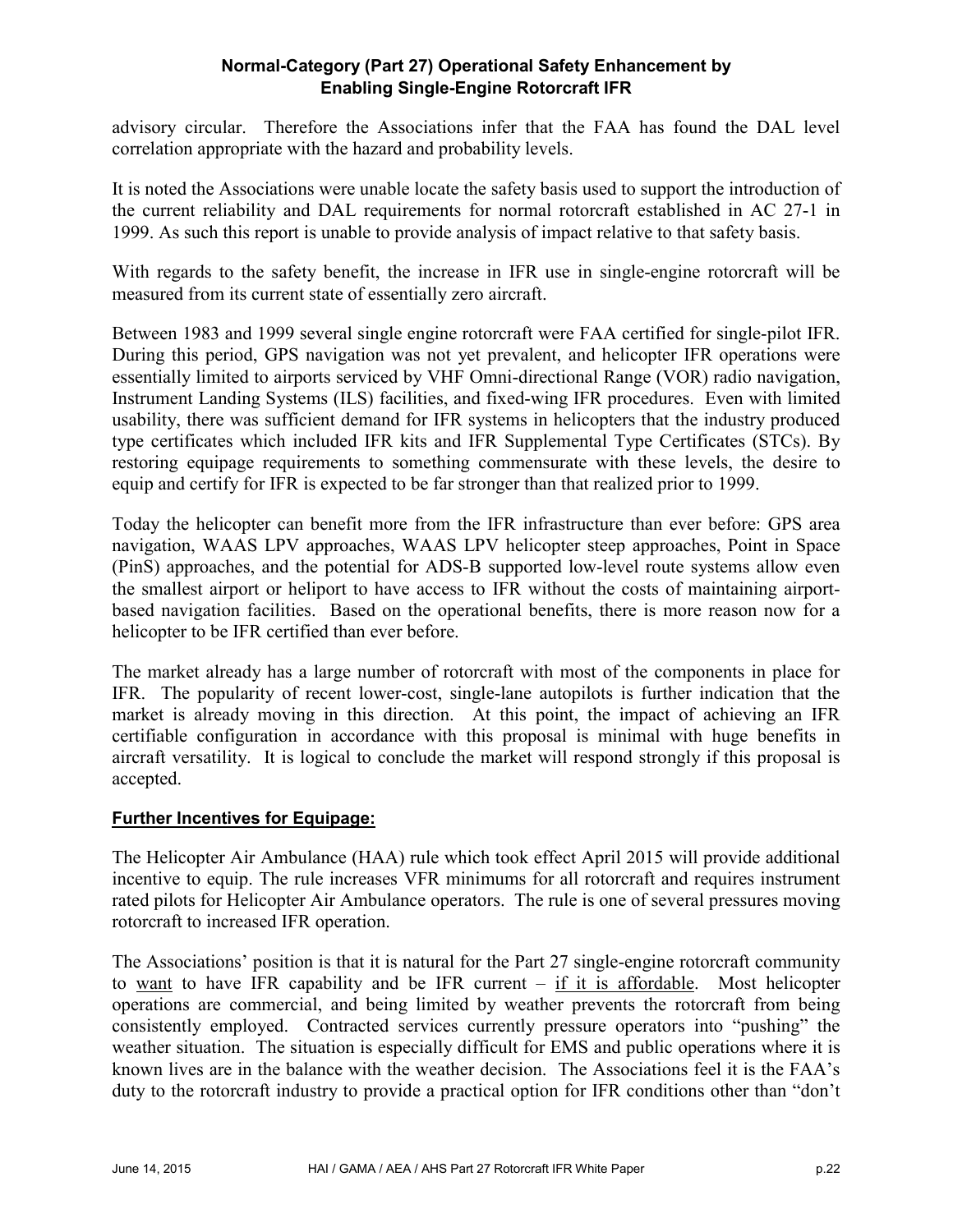fly" – especially when that practical option previously existed. Once Part 27 single-engine IFR becomes viable, it will be demanded by hospital organizations as a condition of EMS contracts much in the way IFR capability is a demanded today for twin engine rotorcraft in EMS. The safety, liability concerns, and expanded usability will produce the demand.

Again, the Part 23 experience serves as the model. When Part 23 reduced the barriers to affordable glass cockpit technology following the FAA Capstone program, private and corporate owners very quickly adopted the technology. No special mandates were required. The common Part 23 airplane is typically IFR equipped without mandates or incentives other than the convenience of flying IFR and the fact that IFR provides value: The additional cost of equipment, the additional empty weight of the aircraft, the additional maintenance costs are offset not only by the additional safety, but the additional ability to fly and generate revenue. Training is available because IFR aircraft are common and available. Part 61 and Part 135 initial and recurrent training then become commonly available and ideally performed on the same aircraft type regularly flown by the pilot. Restoring affordable IFR to rotorcraft will provide its own incentives to equip and provide the assets for training.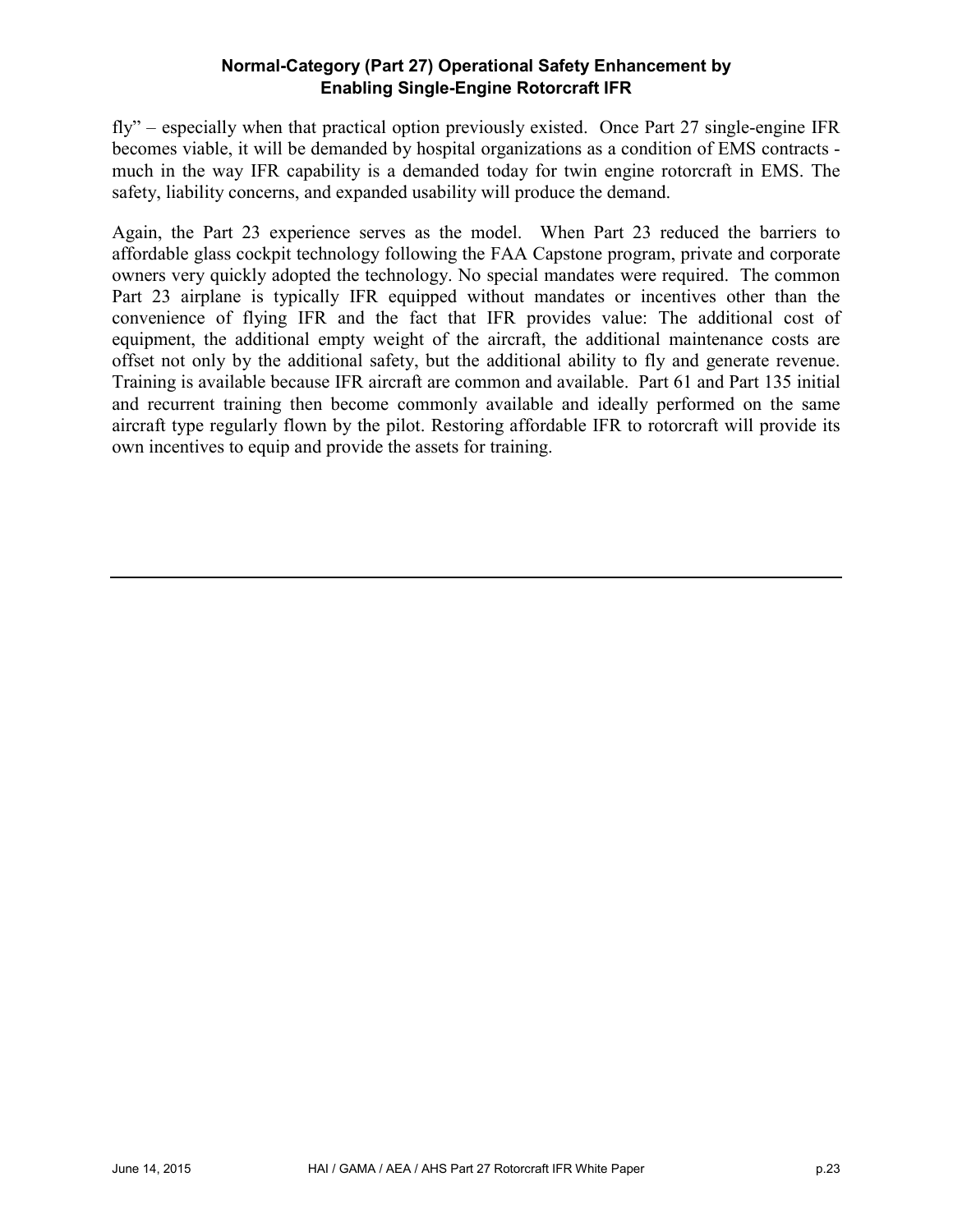The following table is provided to assist in establishing Functional Hazard Assessments and considerations with respect to singleengine rotorcraft IFR systems:

| Hazard Classifications and Considerations - Single Engine Rotorcraft in IFR/IMC |                              |                                                                                                                                                                                                                                                                                                                                                                                                                                                                                                                                                                                                                                                                                                                                                                                                                             |  |
|---------------------------------------------------------------------------------|------------------------------|-----------------------------------------------------------------------------------------------------------------------------------------------------------------------------------------------------------------------------------------------------------------------------------------------------------------------------------------------------------------------------------------------------------------------------------------------------------------------------------------------------------------------------------------------------------------------------------------------------------------------------------------------------------------------------------------------------------------------------------------------------------------------------------------------------------------------------|--|
| <b>Failure Condition</b>                                                        | <b>Hazard Classification</b> | <b>Considerations</b>                                                                                                                                                                                                                                                                                                                                                                                                                                                                                                                                                                                                                                                                                                                                                                                                       |  |
| Loss of all attitude<br>displays                                                | Catastrophic                 | Pilot has insufficient means to maintain safe flight attitudes.                                                                                                                                                                                                                                                                                                                                                                                                                                                                                                                                                                                                                                                                                                                                                             |  |
| Display of misleading<br>attitude on both displays                              | Catastrophic                 | Pilot will likely follow one or the other indication to an unrecoverable<br>attitude.                                                                                                                                                                                                                                                                                                                                                                                                                                                                                                                                                                                                                                                                                                                                       |  |
| Loss of the attitude<br>display in the pilot's<br>primary field of view         | Major                        | Traditional stand-alone attitude indicator reliabilities are generally unable<br>to support "Major" (1E-5) for failure in a rotorcraft environment. For<br>single-pilot IFR, close placement of the standby indicator to allow<br>continued flight with limited workload increase is an acceptable<br>mitigation. Electronic displays, or display pairs with automatic reversion<br>can generally support an overall compliance with "Major." Where<br>mitigation is used, reliable operation of the primary attitude display should<br>be maximized through the use of dual independent power sources and<br>similar provisions.                                                                                                                                                                                           |  |
| Display of misleading<br>attitude on the primary<br>display without warning     | Major to Hazardous           | Similar to considerations for Part 23, hazard classification is dependent on<br>the availability of cues to rapidly recognize the condition and resolve<br>which attitude indicator to follow. Recognition is generally a case of<br>incongruity with other indications such as airspeed, altitude, and heading<br>changes and assumes these indications remain available. Stability<br>augmentation may be a mitigating factor in promoting recognition if the<br>SAS uses either an independent attitude source, or annunciates in some<br>way for a miscomparison in dual or primary + standby attitude sources.<br>Part 23 includes "catastrophic" which has been clarified by SAD (Small<br>Airplane Directorate) as applicable to cases of single attitude installations<br>which are not allowed by rule in Part 27. |  |
| Loss of all airspeed<br>indication                                              | Major to Hazardous           | For a rotorcraft with no other means to maintain IFR speed between V <sub>MINI</sub><br>and $V_{NE}$ , the hazard is "Hazardous.". Typically the hazard can be                                                                                                                                                                                                                                                                                                                                                                                                                                                                                                                                                                                                                                                              |  |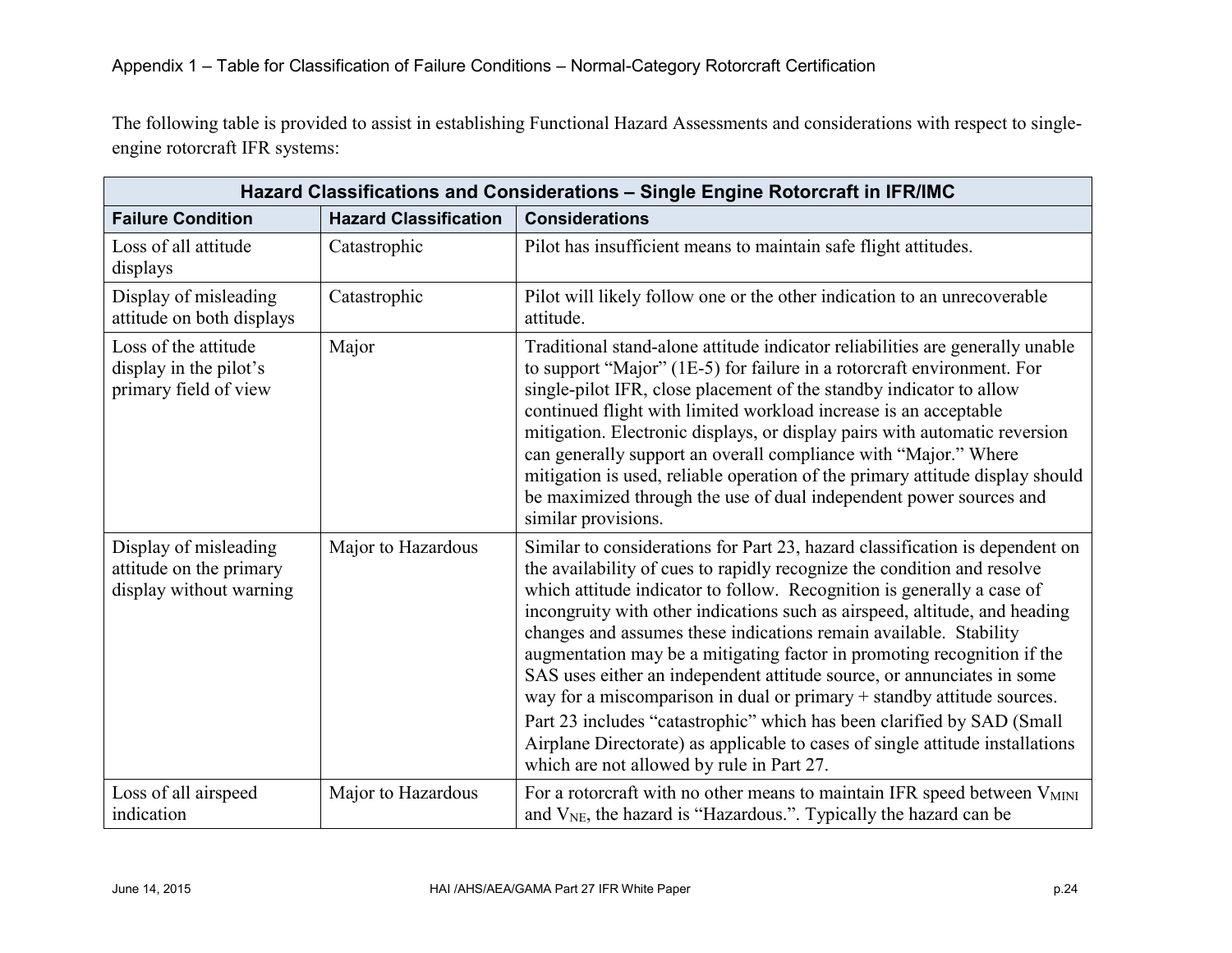| Hazard Classifications and Considerations - Single Engine Rotorcraft in IFR/IMC |                              |                                                                                                                                                                                                                                                                                                                                                                                                                                                                                                                                                                                                                                                                                                                                                                                                                                                                                                                                                                                                                                                                                              |  |
|---------------------------------------------------------------------------------|------------------------------|----------------------------------------------------------------------------------------------------------------------------------------------------------------------------------------------------------------------------------------------------------------------------------------------------------------------------------------------------------------------------------------------------------------------------------------------------------------------------------------------------------------------------------------------------------------------------------------------------------------------------------------------------------------------------------------------------------------------------------------------------------------------------------------------------------------------------------------------------------------------------------------------------------------------------------------------------------------------------------------------------------------------------------------------------------------------------------------------|--|
| <b>Failure Condition</b>                                                        | <b>Hazard Classification</b> | <b>Considerations</b>                                                                                                                                                                                                                                                                                                                                                                                                                                                                                                                                                                                                                                                                                                                                                                                                                                                                                                                                                                                                                                                                        |  |
|                                                                                 |                              | mitigated to Major depending on other speed cues. These may include<br>handling, auditory, vibration and other cues. Power setting versus<br>changing altitude can also be a cue. In addition, prominent display of<br>GPS groundspeed is a mitigating factor, allowing the pilot to monitor for<br>speed changes, and estimate airspeed based on expected wind conditions.<br>The pilot is expected to fly conservatively between $V_{MINI}$ and $V_{NE}$<br>following the loss of airspeed until able to exit IMC and use ground cues.                                                                                                                                                                                                                                                                                                                                                                                                                                                                                                                                                     |  |
| Misleading airspeed<br>indication without<br>warning                            | Major to Hazardous           | Potential mitigations are the same as noted for total loss of airspeed. The<br>concern is whether the other cues are sufficiently dominant to prompt the<br>pilot to check other indications rather than follow the misleading airspeed<br>to below V <sub>MINI</sub> or above V <sub>NE</sub>                                                                                                                                                                                                                                                                                                                                                                                                                                                                                                                                                                                                                                                                                                                                                                                               |  |
| Loss of all barometric<br>altitude indication                                   | Hazardous to<br>Catastrophic | AC 23.1309-1E allows a classification of Hazardous for airplanes, but this<br>classification assumes the ability to maintain a degree of altitude control<br>using other indications (airspeed, power setting, attitude, and if available,<br>vertical speed) until a descent from IMC can be cleared and initiated. If<br>the same ability can be demonstrated for the helicopter, it should be<br>allowed the same hazard level classification. However failures which<br>produce loss of both altitude and airspeed (e.g. dual ADC failures) would<br>have to be considered Catastrophic unless otherwise mitigated.<br>Other mitigating considerations are the availability of a GPS/HTAWS<br>altitude readout, GPS digital map, and/or the availability of a radar<br>altitude display. GPS altitude is sufficient to provide for a controlled let<br>down. For radar altitude, a means to get to the radar altimeter indicating<br>range must be considered. All these mitigations would include informing<br>ATC of the inability to maintain altitude clearance to avoid conflicting |  |
| Misleading altitude<br>indication without<br>warning.                           | Catastrophic                 | traffic.<br>Traditional pneumatic airspeed and independent vertical speed indicators<br>on a static system with alternate static to address a clogged port will<br>typically support the 1E-6 to 1E-7 requirement, given that an operational                                                                                                                                                                                                                                                                                                                                                                                                                                                                                                                                                                                                                                                                                                                                                                                                                                                 |  |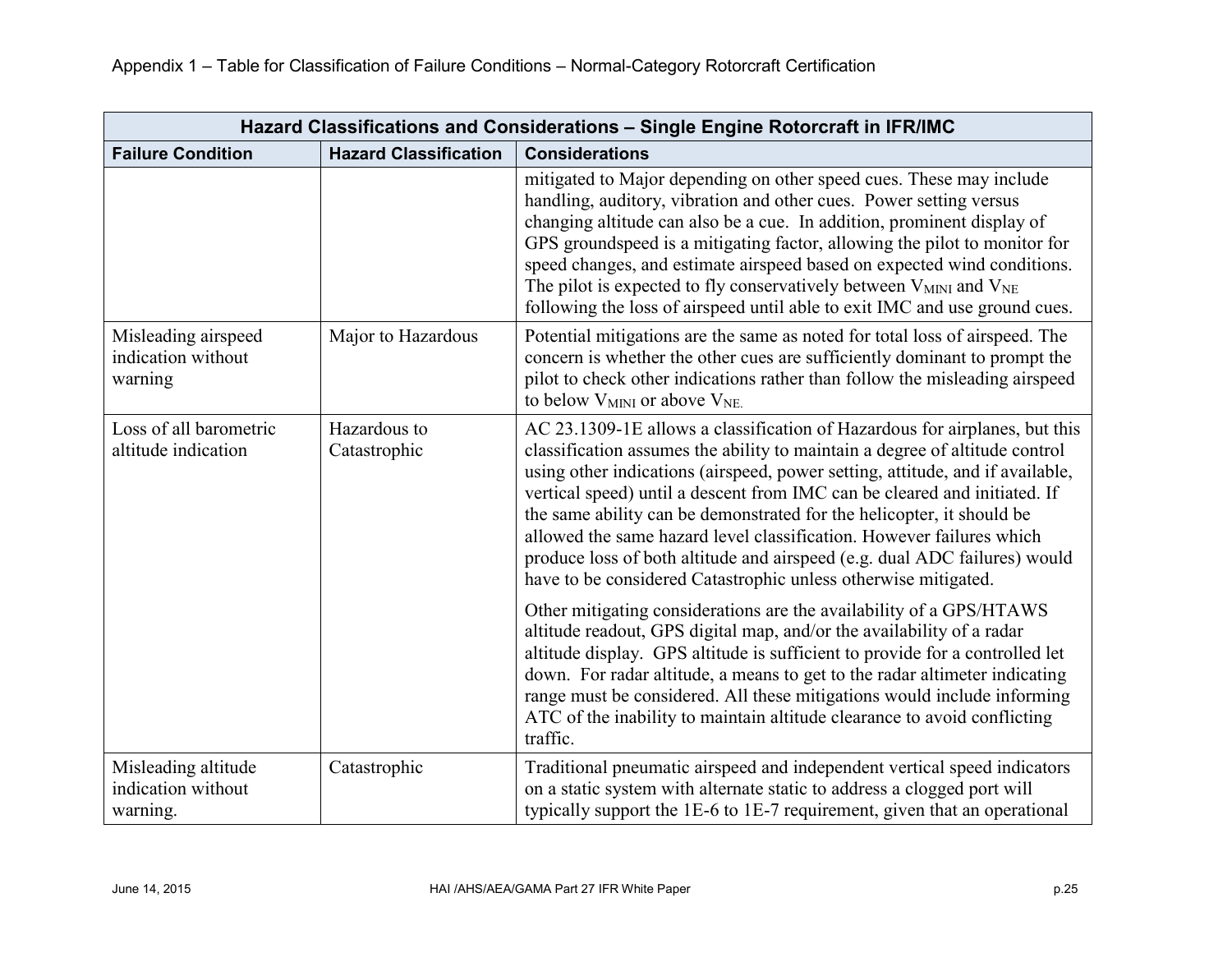| Hazard Classifications and Considerations - Single Engine Rotorcraft in IFR/IMC                            |                              |                                                                                                                                                                                                                                                                                                                                                                                                                                                                                                                                                                                                                                             |  |
|------------------------------------------------------------------------------------------------------------|------------------------------|---------------------------------------------------------------------------------------------------------------------------------------------------------------------------------------------------------------------------------------------------------------------------------------------------------------------------------------------------------------------------------------------------------------------------------------------------------------------------------------------------------------------------------------------------------------------------------------------------------------------------------------------|--|
| <b>Failure Condition</b>                                                                                   | <b>Hazard Classification</b> | <b>Considerations</b>                                                                                                                                                                                                                                                                                                                                                                                                                                                                                                                                                                                                                       |  |
|                                                                                                            |                              | vertical speed indicator is a warning means for a pneumatic altimeter with<br>less than the required probability of misleading indication. Typical<br>electronic displays using a common sensor for altitude and vertical speed<br>must otherwise support the requirement. (e.g. by utilizing an independent<br>standby indicator).                                                                                                                                                                                                                                                                                                         |  |
| Loss of the primary means<br>(but not all means) of<br>indication for either<br>altitude or airspeed       | Minor                        | Loss of the primary means with an available alternate means of indication<br>is considered Minor. This is consistent with other AC material, e.g. AC<br>23.1309-1E                                                                                                                                                                                                                                                                                                                                                                                                                                                                          |  |
| Loss of all heading and<br>track indication.                                                               | Catastrophic                 | "All heading" includes a standby magnetic compass (unstabilized) if<br>provided. Track indication is typically provided by GPS or similar area<br>navigation systems which determine ground speed and ground track angle.                                                                                                                                                                                                                                                                                                                                                                                                                   |  |
| Loss of primary magnetic<br>gyro-stabilized direction<br>indication                                        | Minor                        | Other sources of heading (non-stabilized compass) and navigation track<br>information assumed to remain available. In order to be considered<br>"Minor" the display of track information with the heading gyro heading<br>information unavailable must be presented in the pilot's primary or<br>secondary field-of-view Some integrated primary flight displays will<br>suppress or "X" the entire horizontal situation presentation if gyro-<br>stabilized heading information is invalid or unavailable. In this case,<br>proximate alternate displays (i.e. GPS with map displays) can be used to<br>maintain a "Minor" classification. |  |
| Loss of primary magnetic<br>gyro-stabilized direction<br>indication without track<br>information available | Major                        | The non-stabilized compass is the only means readily available to<br>establish and maintain direction for continued flight. Optional navigation<br>track information, if available, is considered in this case not to be<br>presented in a way that is readily usable. Workload is increased as<br>navigation deviations must be monitored more closely with more frequent<br>corrections made.                                                                                                                                                                                                                                             |  |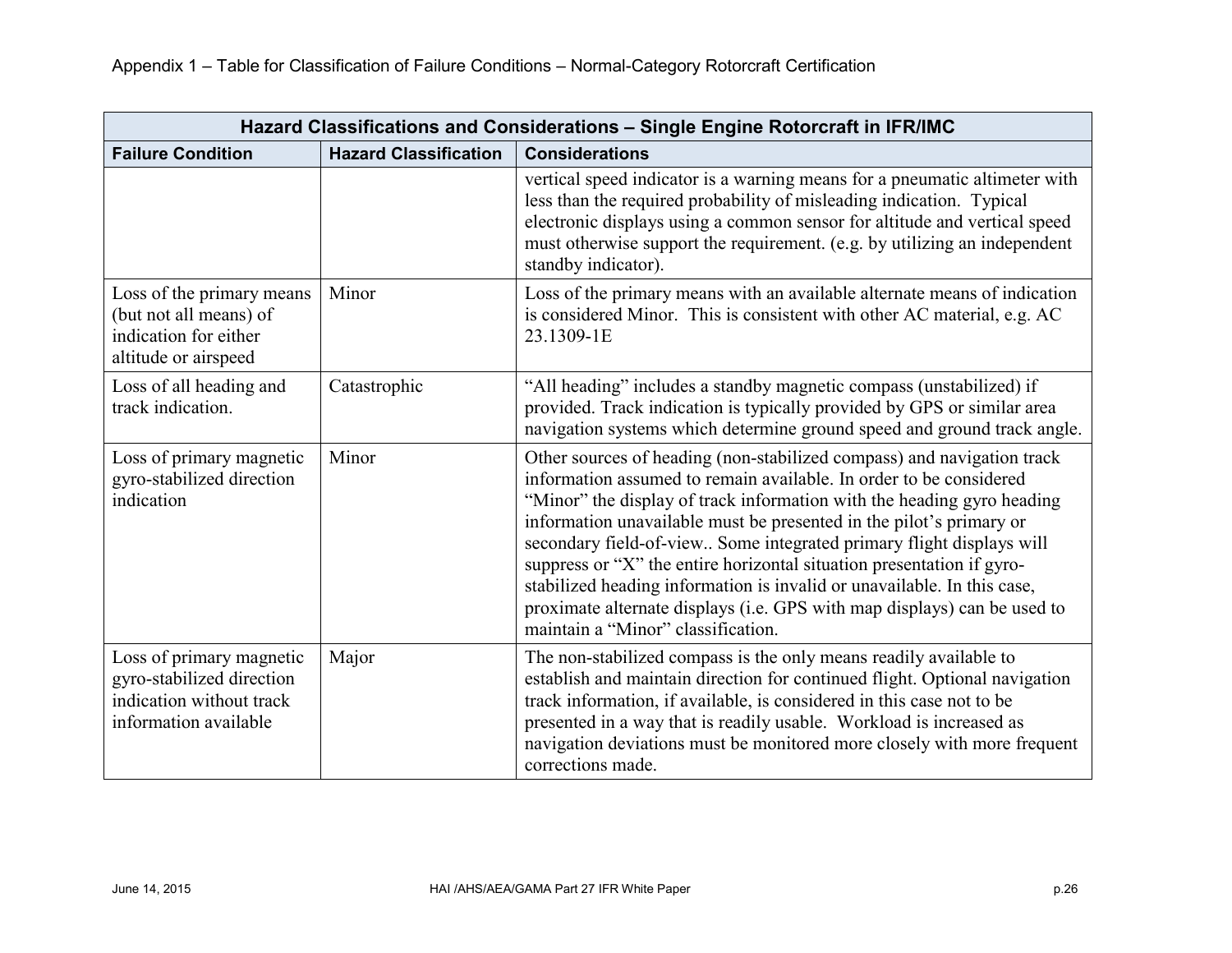| Hazard Classifications and Considerations - Single Engine Rotorcraft in IFR/IMC                           |                              |                                                                                                                                                                                                                                                                                                                                                                                                                                                                                                                                                                                                                                                                                    |  |
|-----------------------------------------------------------------------------------------------------------|------------------------------|------------------------------------------------------------------------------------------------------------------------------------------------------------------------------------------------------------------------------------------------------------------------------------------------------------------------------------------------------------------------------------------------------------------------------------------------------------------------------------------------------------------------------------------------------------------------------------------------------------------------------------------------------------------------------------|--|
| <b>Failure Condition</b>                                                                                  | <b>Hazard Classification</b> | <b>Considerations</b>                                                                                                                                                                                                                                                                                                                                                                                                                                                                                                                                                                                                                                                              |  |
| Misleading heading<br>indication without<br>warning                                                       | Major                        | A hazardously misleading heading is usually when the accuracy error is<br>greater than 10 degrees on the primary heading instrument and it is an<br>undetected error. (Same definition as for AC 23.1309-1E)<br>Error will eventually become evident through incongruity with navigation<br>indications (e.g. VOR or GPS) and/or the standby compass. Assumes<br>installation of a single stabilized heading system and only a non-stabilized<br>magnetic compass to operate under IFR for 14CFR part 91.                                                                                                                                                                          |  |
| Loss of or Misleading<br><b>Vertical Speed</b>                                                            | Minor / Minor                | Minor for loss / Minor for misleading                                                                                                                                                                                                                                                                                                                                                                                                                                                                                                                                                                                                                                              |  |
| Loss of or Misleading Slip<br>/ Skid                                                                      | Minor / Minor                | Minor for loss / Minor for misleading                                                                                                                                                                                                                                                                                                                                                                                                                                                                                                                                                                                                                                              |  |
| Loss of Turn Rate                                                                                         | No Safety Effect             | No safety effect for loss since turn rate indication is not a requirement<br>given redundant attitude indication for IFR.                                                                                                                                                                                                                                                                                                                                                                                                                                                                                                                                                          |  |
| Misleading Turn Rate                                                                                      | Minor                        | Due to the redundancy provided by other indications and the fact that the<br>turn rate indicator is not a required instrument, misleading turn rate<br>information will likely result in momentary distraction only.                                                                                                                                                                                                                                                                                                                                                                                                                                                               |  |
| Combined loss of Primary<br>Flight indications and/or<br>information provided by<br>an integrated display | Variable                     | Needs to be assessed to the degree which multiple failures are susceptible<br>to common device failures or supporting systems, and where indications<br>have been identified in the mitigating considerations for loss or misleading<br>presentation for another. Loss here means apparent or annunciated<br>malfunction. Blanking of the entire display, display flags, or corrupted<br>presentation to the degree where it is apparent that a failure has occurred<br>are all cases of apparent loss.<br>An apparent failure in this case is assessed on the basis of the workload<br>induced by having to continue flight on the remaining alternate or standby<br>indications. |  |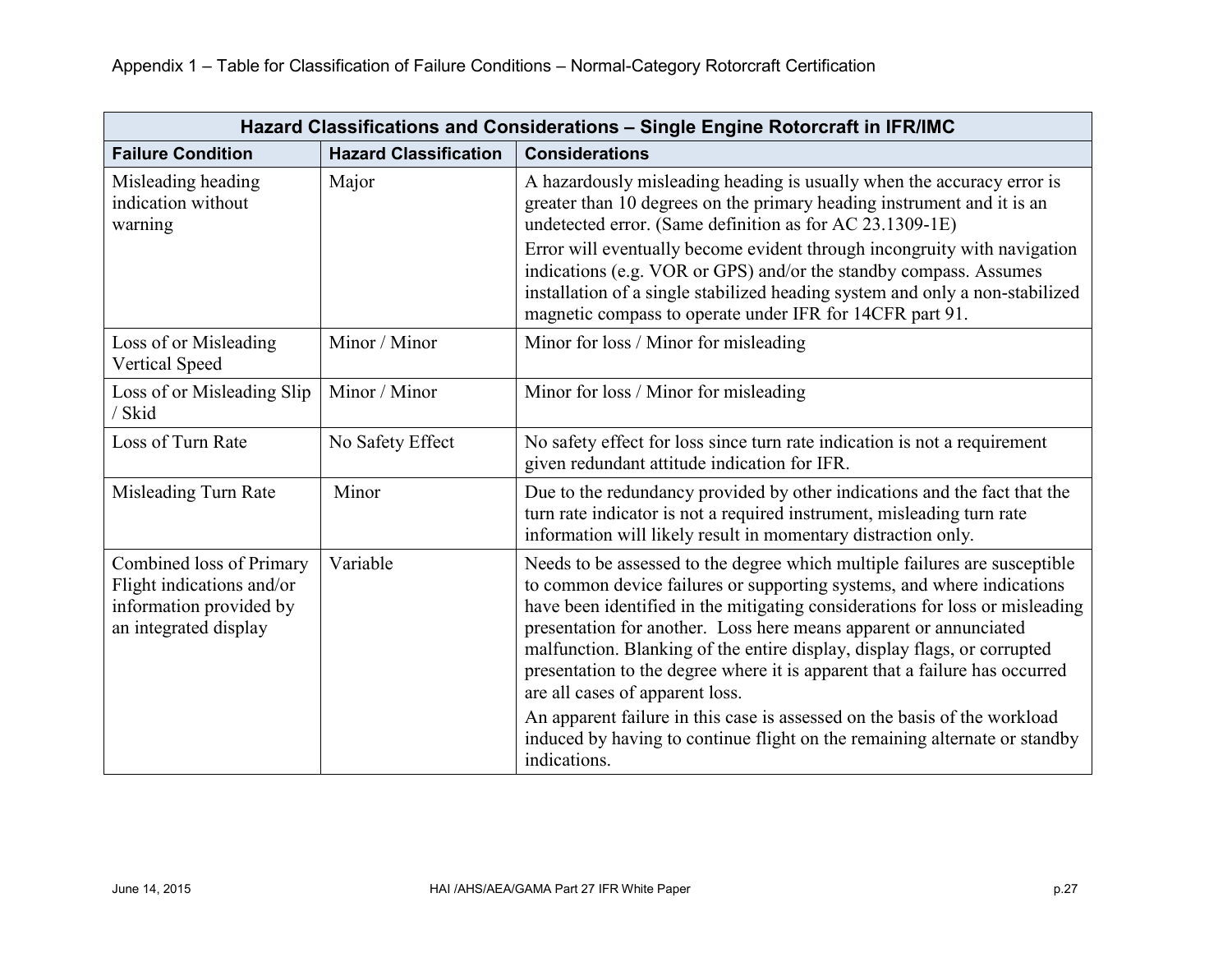| Hazard Classifications and Considerations - Single Engine Rotorcraft in IFR/IMC         |                              |                                                                                                                                                                                                                                                                                                                                                                                                                                                                                                                                                                                                                                                                                                                                                                                                                                                                                                                                                                                                                                                |  |
|-----------------------------------------------------------------------------------------|------------------------------|------------------------------------------------------------------------------------------------------------------------------------------------------------------------------------------------------------------------------------------------------------------------------------------------------------------------------------------------------------------------------------------------------------------------------------------------------------------------------------------------------------------------------------------------------------------------------------------------------------------------------------------------------------------------------------------------------------------------------------------------------------------------------------------------------------------------------------------------------------------------------------------------------------------------------------------------------------------------------------------------------------------------------------------------|--|
| <b>Failure Condition</b>                                                                | <b>Hazard Classification</b> | <b>Considerations</b>                                                                                                                                                                                                                                                                                                                                                                                                                                                                                                                                                                                                                                                                                                                                                                                                                                                                                                                                                                                                                          |  |
| Combined misleading<br>display of multiple<br>parameters on a primary<br>flight display | Variable                     | Needs to be assessed to the degree of common elements within the design.<br>Once detected as erroneous, the failure condition becomes the equivalent<br>of loss. The issue is the additional hazard to which the aircraft is exposed<br>until the erroneous condition is detected. Presentation of highly<br>incongruous combined misleading data becomes apparent leading to<br>checks with standby instruments (e.g. high rate of climb with no altitude<br>change, large bank with no heading change or slip rate). The<br>considerations are failures that can lead to multiple misleading yet<br>congruous indications. The most common form of this is a frozen<br>integrated display, or a display where large portions of the data set are<br>severely stale. Displays with independent watch-dog timer circuits, or<br>displays with assured dynamic data (e.g. prominent display of time or<br>moving maps features that stop moving, etc.) can be factors in establishing<br>the scope of failure modes that need to be considered. |  |
| Unrecoverable loss of all<br>radio communications and<br>navigation                     | Hazardous                    | Assumes a heading display, time indication, and map remains available in<br>order to navigate via dead reckoning. Procedure would be to attempt to<br>navigate to an area where let down from IMC would be possible and an<br>off-airport landing could be performed. Classification is consistent with<br>AC 23.1309-1E.                                                                                                                                                                                                                                                                                                                                                                                                                                                                                                                                                                                                                                                                                                                      |  |
| Loss or mis-operation of<br>all communication                                           | Minor / Major                | Navigation systems and potentially transponder continue to operate.                                                                                                                                                                                                                                                                                                                                                                                                                                                                                                                                                                                                                                                                                                                                                                                                                                                                                                                                                                            |  |
| Loss of all radio<br>navigation means                                                   | Major                        | Communications systems continue to operate. Agrees with AC 20-138.                                                                                                                                                                                                                                                                                                                                                                                                                                                                                                                                                                                                                                                                                                                                                                                                                                                                                                                                                                             |  |
| Misleading of primary<br>navigation means                                               | Major                        | This is typical and corresponds with AC 20-138 and TSO requirements.                                                                                                                                                                                                                                                                                                                                                                                                                                                                                                                                                                                                                                                                                                                                                                                                                                                                                                                                                                           |  |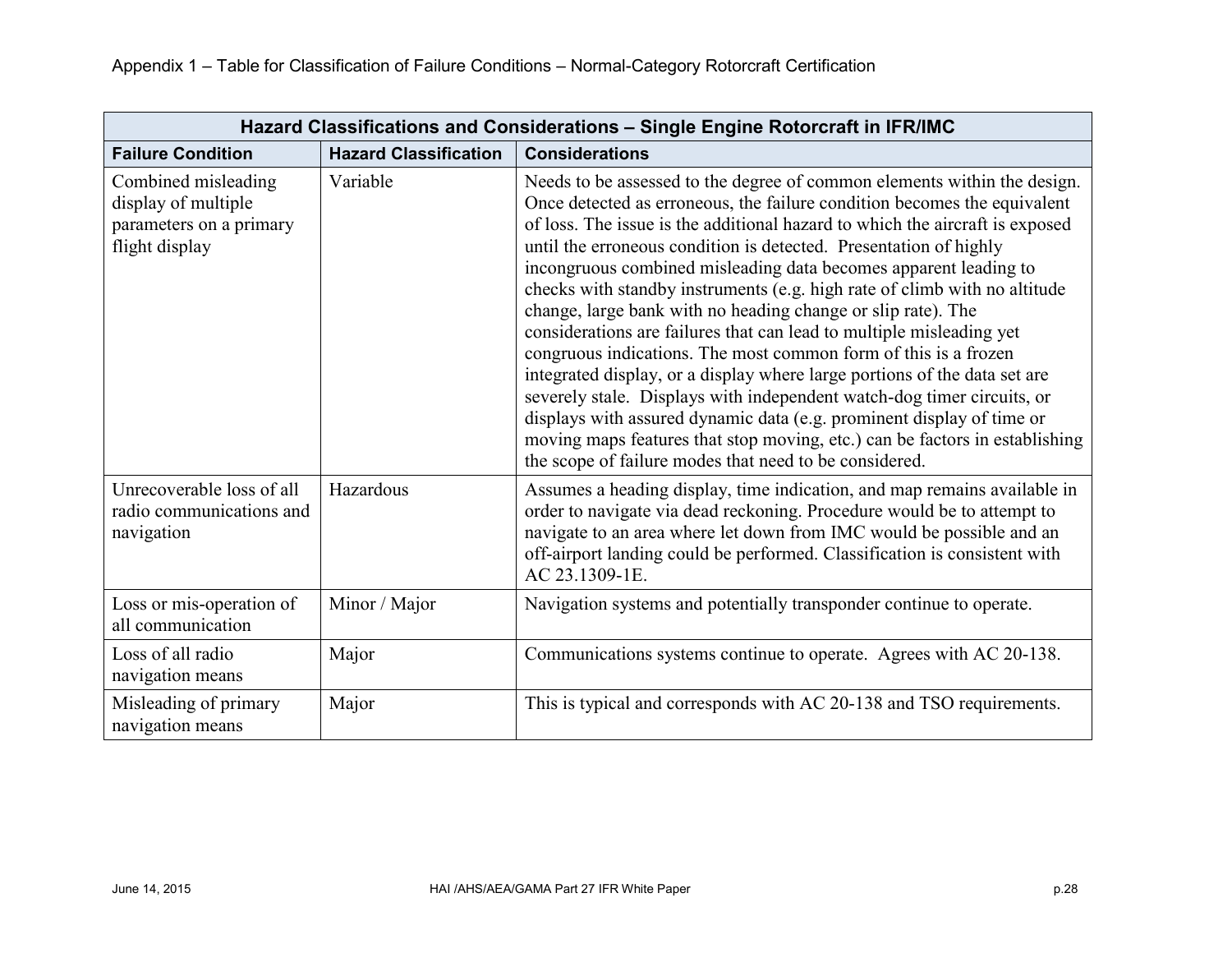| Hazard Classifications and Considerations - Single Engine Rotorcraft in IFR/IMC |                              |                                                                                                                                                                                                                                                                                                                                                                                                                                                                                                                                                                                                                                                                                                     |  |
|---------------------------------------------------------------------------------|------------------------------|-----------------------------------------------------------------------------------------------------------------------------------------------------------------------------------------------------------------------------------------------------------------------------------------------------------------------------------------------------------------------------------------------------------------------------------------------------------------------------------------------------------------------------------------------------------------------------------------------------------------------------------------------------------------------------------------------------|--|
| <b>Failure Condition</b>                                                        | <b>Hazard Classification</b> | <b>Considerations</b>                                                                                                                                                                                                                                                                                                                                                                                                                                                                                                                                                                                                                                                                               |  |
| Misleading primary<br>navigation means for<br>precision approach                | Hazardous                    | Agrees with AC 20-138. Some older TSO'd ILS receivers were certified<br>with DAL level-C and are still considered acceptable for aircraft with<br>higher DAL requirements for this function. Others systems, such as flight<br>displays presenting this information should meet the appropriate minimum<br>DAL for hazardous, unless they qualify for lower DAL under the<br>provisions of AC 20-138D paragraph 15-2.                                                                                                                                                                                                                                                                               |  |
| Loss of or misleading<br>Surveillance (Transponder<br>operation)                | Minor / Minor                | This corresponds with TSO requirements for normal use of these functions                                                                                                                                                                                                                                                                                                                                                                                                                                                                                                                                                                                                                            |  |
| Loss of Surveillance<br>ADS-B                                                   | Minor                        | Minor for loss                                                                                                                                                                                                                                                                                                                                                                                                                                                                                                                                                                                                                                                                                      |  |
| Misleading Surveillance<br>ADS-B                                                | Major                        | Major for erroneous reporting of data to ATC. This corresponds with TSO<br>requirements for normal use of these functions.                                                                                                                                                                                                                                                                                                                                                                                                                                                                                                                                                                          |  |
| Loss of Stability<br>Augmentation                                               | Variable                     | Hazard Classification depends on the aircraft. For fly-by-wire, the<br>classification is catastrophic. However, for an augmented mechanical<br>flight control system, if the un-augmented aircraft meets VFR stability<br>requirements, then mitigation can include artificial cues such as a larger<br>attitude presentation and/or reduction in need to perform tasks with view<br>away from instruments due to automated navigation and radio<br>management, electronic charts, etc. Demonstration would be required.                                                                                                                                                                            |  |
| Erroneous operation of<br>stabilization                                         | Variable                     | The primary concern here is the hard-over consideration. In some systems<br>the authority is mechanically limited for high rate actuators, and is rate<br>limited for large travel actuators. This can reduce the potential impact to<br>the flight path of an errant actuator or actuator command. Also monitors<br>can be used to detect and disconnect from erroneous actions before they<br>create large deviations in the flight path. A typical example would be a<br>parallel processing path (possibly from a separate attitude source) to<br>determine a bound of expected actuator movement, with the ability to<br>disconnect the actuator if out of range. In other cases a simple rate |  |